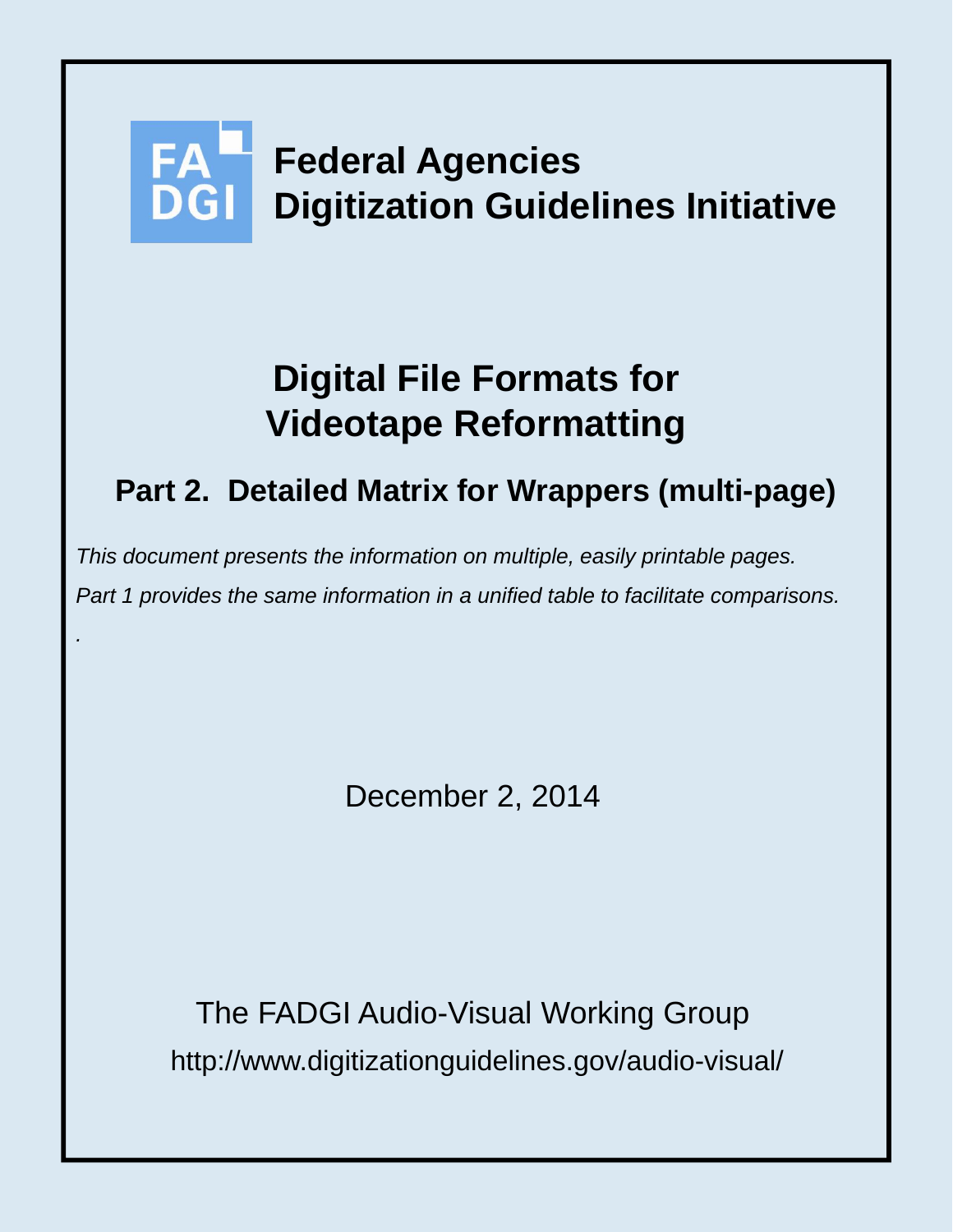# **Digital File Formats to Consider When Reformatting Videotapes: Part 2. Detailed Matrix for Wrappers (multi-page)**

| <b>Contents</b>                                                                     |
|-------------------------------------------------------------------------------------|
|                                                                                     |
|                                                                                     |
|                                                                                     |
|                                                                                     |
|                                                                                     |
|                                                                                     |
|                                                                                     |
| ATTRIBUTES: Sustainability Factors: Technical Protection Mechanisms12               |
|                                                                                     |
|                                                                                     |
|                                                                                     |
|                                                                                     |
|                                                                                     |
| ATTRIBUTES: System Implementation Factors: Level of difficulty/complexity           |
| ATTRIBUTES: System Implementation Factors: Technical Complexity 19                  |
| ATTRIBUTES: System Implementation Factors: Availability of Tools for:               |
|                                                                                     |
| ATTRIBUTES: System Implementation Factors: Availability of Tools for:               |
| ATTRIBUTES: System Implementation Factors: Availability of Tools for: Transcoding22 |
| ATTRIBUTES: System Implementation Factors: Availability of Tools to:                |
| ATTRIBUTES: System Implementation Factors: Tools to Evaluate and Monitor            |
| <b>ATTRIBUTES:</b> System Implementation Factors Ease and Accuracy of               |
| ATTRIBUTES: System Implementation Factors: Ease and Accuracy of                     |
|                                                                                     |
|                                                                                     |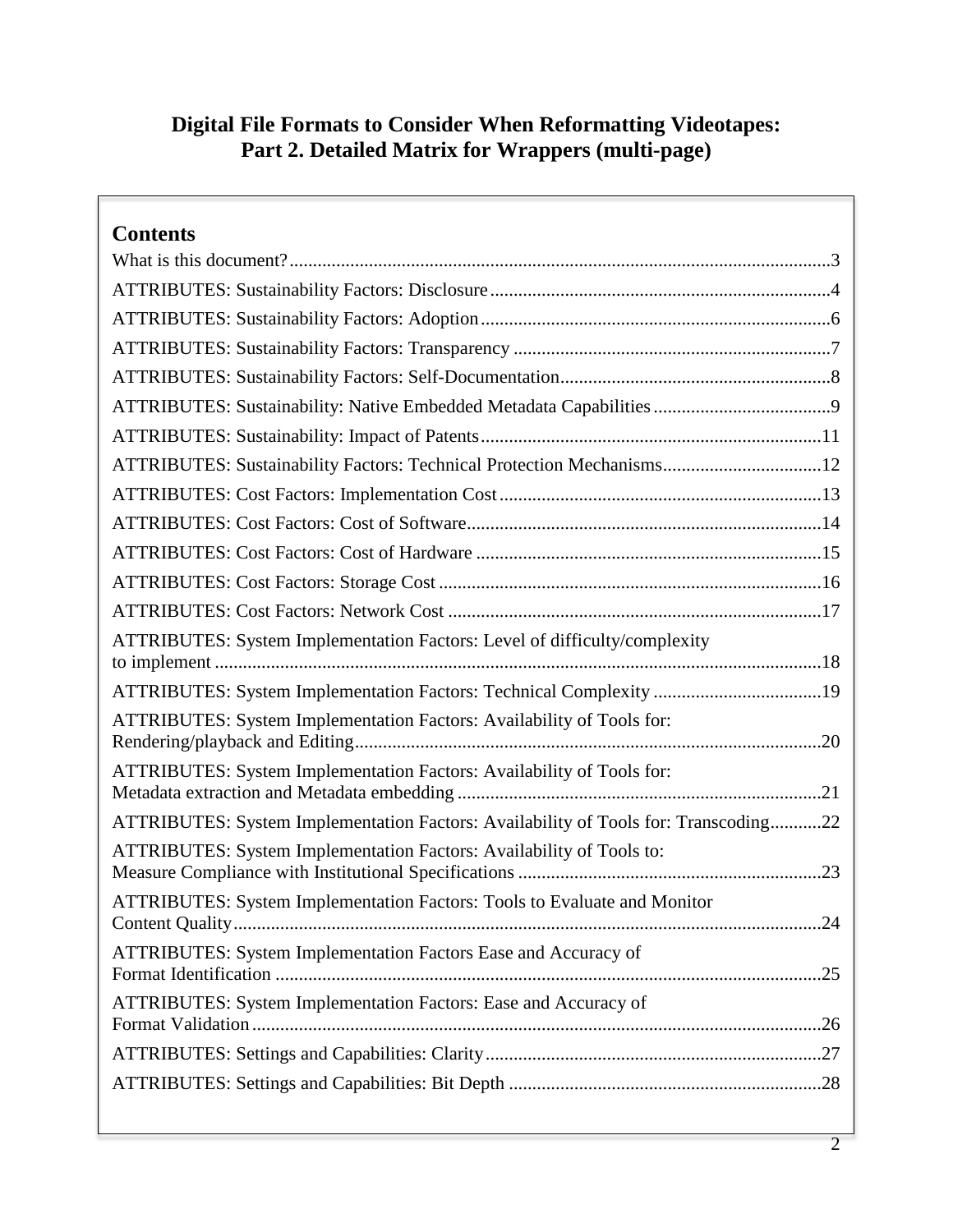| ATTRIBUTES: Settings and Capabilities: Video Range (Broadcast safe range or wide |  |
|----------------------------------------------------------------------------------|--|
|                                                                                  |  |
|                                                                                  |  |
|                                                                                  |  |
|                                                                                  |  |
|                                                                                  |  |
|                                                                                  |  |
|                                                                                  |  |
|                                                                                  |  |
|                                                                                  |  |

## <span id="page-2-0"></span>**What is this document?**

This is one of five documents that, taken together, compare a variety of digital file formats that are suitable targets for the reformatting of older video materials, generally physical videotapes.

The four companion documents are:

- Part 1. Detailed Matrix for Wrappers (unified large table)
- Part 3. Detailed Matrix for Encodings (unified large table)
- Part 4. Detailed Matrix for Encodings (multi-page)
- Part 5: Narrative and Summary Tables<sup>[1](#page-2-1)</sup>

 $\overline{a}$ 

<span id="page-2-1"></span> $<sup>1</sup>$  The URLs for the four documents are:</sup>

<sup>(1)</sup> http://www.digitizationguidelines.gov/guidelines/FADGI\_VideoReFormatCompare\_p1\_20141202.pdf

<sup>(3)</sup> http://www.digitizationguidelines.gov/guidelines/FADGI\_VideoReFormatCompare\_p3\_20141202.pdf

<sup>(4)</sup> http://www.digitizationguidelines.gov/guidelines/FADGI\_VideoReFormatCompare\_p4\_20141202.pdf

<sup>(5)</sup> http://www.digitizationguidelines.gov/guidelines/FADGI\_VideoReFormatCompare\_p5\_20141202.pdf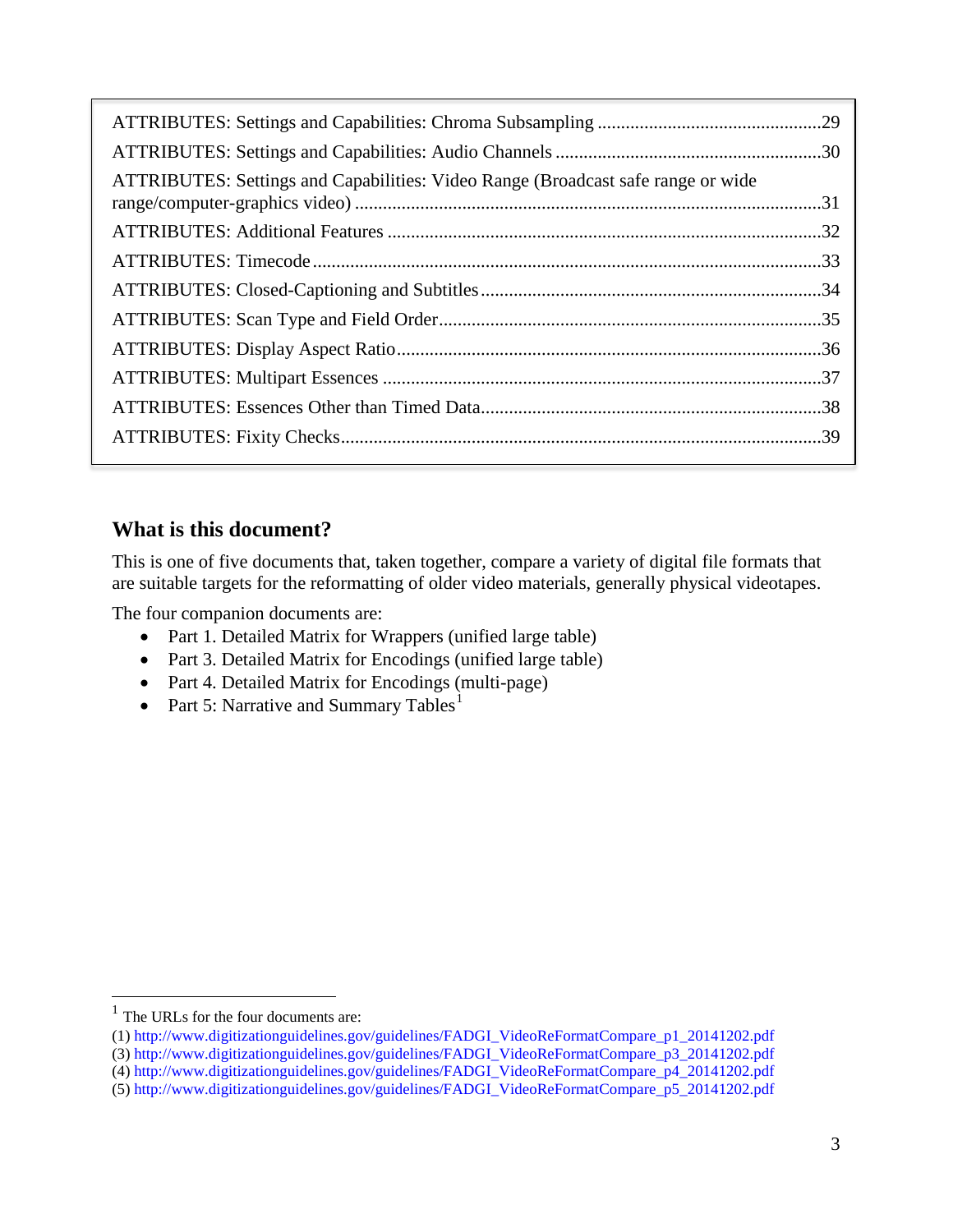#### <span id="page-3-0"></span>**ATTRIBUTES: Sustainability Factors: Disclosure**

- Scoring conventions: Good, Acceptable, Poor
- Questions to Consider: Does complete technical documentation exist for this format? Is the format a standard (e.g., ISO)? How stable is the standard? Are source code for associated rendering software, validation tools, and software development kits widely available for this format?

| rormat:    |                                                                                                                                                                                                                                                                                                                                                                                                                                                                                                                                               |
|------------|-----------------------------------------------------------------------------------------------------------------------------------------------------------------------------------------------------------------------------------------------------------------------------------------------------------------------------------------------------------------------------------------------------------------------------------------------------------------------------------------------------------------------------------------------|
| <b>AVI</b> | Good                                                                                                                                                                                                                                                                                                                                                                                                                                                                                                                                          |
|            | Well-documented format with open standards available at no cost. The<br>OpenDML specification written in 1996 is one of the primary sources of<br>information about AVI. The RIFF specification, released by Microsoft and<br>IBM, is also a key document. Additionally, Microsoft provides thorough<br>information about the format, including detailed information about file<br>structures and labels via its Developer Network website. Some applications<br>may add proprietary chunks which are not covered in the above documentation. |
|            | There are also SDKs available for developers using DirectShow, Microsoft's<br>multimedia framework. Those SDKs are also available on a website dedicated<br>to developers building applications for the desktop environment.                                                                                                                                                                                                                                                                                                                  |
| <b>MOV</b> | Good                                                                                                                                                                                                                                                                                                                                                                                                                                                                                                                                          |
|            | Well-documented format with open standards available at no cost. There is a<br>Classic Version of the QuickTime File Format specification (2001) and a<br>current version of the QuickTime specification (2012). It seems like Apple is<br>maintaining and updating this current version.                                                                                                                                                                                                                                                     |
|            | Apple maintains portals and forums for developers. They also provide SDKs<br>and other resources for working with the QuickTime multimedia framework<br>(sometimes available only with a fee or subscription).                                                                                                                                                                                                                                                                                                                                |
| Matroska   | Acceptable                                                                                                                                                                                                                                                                                                                                                                                                                                                                                                                                    |
|            | Format and documentation continue to evolve and increase in level of detail.<br>The specification for Matroska is considered to be a draft, but its proponents<br>consider it stable enough that developers could use it as a reference in order to<br>refine libmatroska. The Matroska open-source community seems to be actively<br>maintaining and updating the specification; they are currently developing<br>version 4.                                                                                                                 |
|            | Source code for FFmpeg (which provides good support for the Matroska<br>format) is available for free. The Matroska website also provides supporting<br>diagrams and text that further document the format.                                                                                                                                                                                                                                                                                                                                   |
| <b>MXF</b> | Acceptable                                                                                                                                                                                                                                                                                                                                                                                                                                                                                                                                    |
|            | Well-documented format with standards available for a fee. Several SMPTE<br>standards exist to describe MXF. The main file format standard is SMPTE                                                                                                                                                                                                                                                                                                                                                                                           |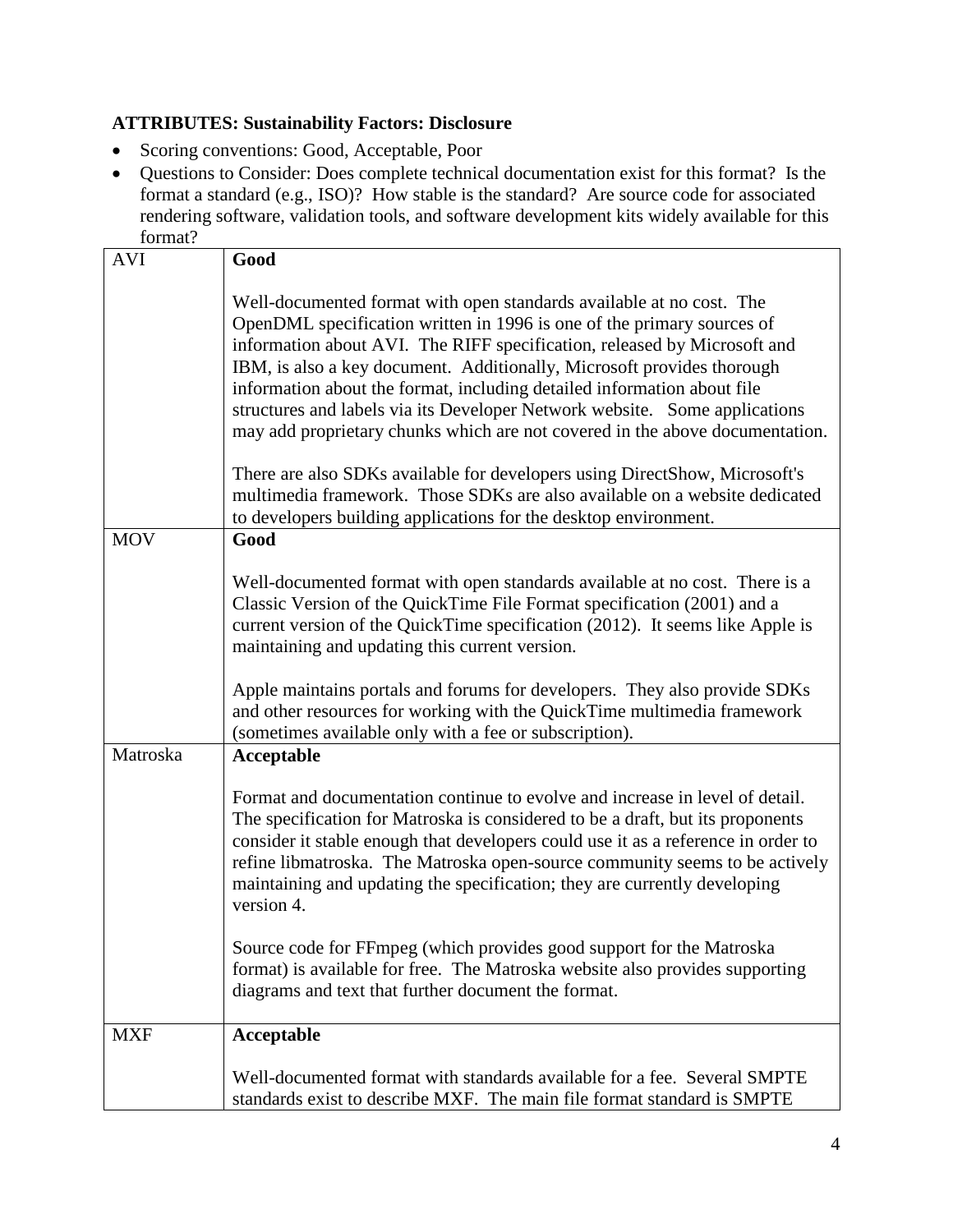|        | 377-1:2011 Material Exchange Format (MXF) - File Format Specification. The<br>remaining standards specify how to handle metadata, ancillary data and various<br>essence encodings.                                                                                                                                                                                                   |
|--------|--------------------------------------------------------------------------------------------------------------------------------------------------------------------------------------------------------------------------------------------------------------------------------------------------------------------------------------------------------------------------------------|
|        | The Advanced Media Workflow Association (AMWA) is the industry group<br>that has taken responsibility for creating and publishing 'application<br>specifications' which describe more narrow implementations of the standard<br>that are suited to specific purposes. This has helped to increase interoperability<br>among various applications that claim to support the standard. |
| MPEG-2 | <b>Poor</b><br>Ad hoc format that lacks documentation. The mpg format is an ad hoc<br>wrapper that is not specified in or documented by any standards.                                                                                                                                                                                                                               |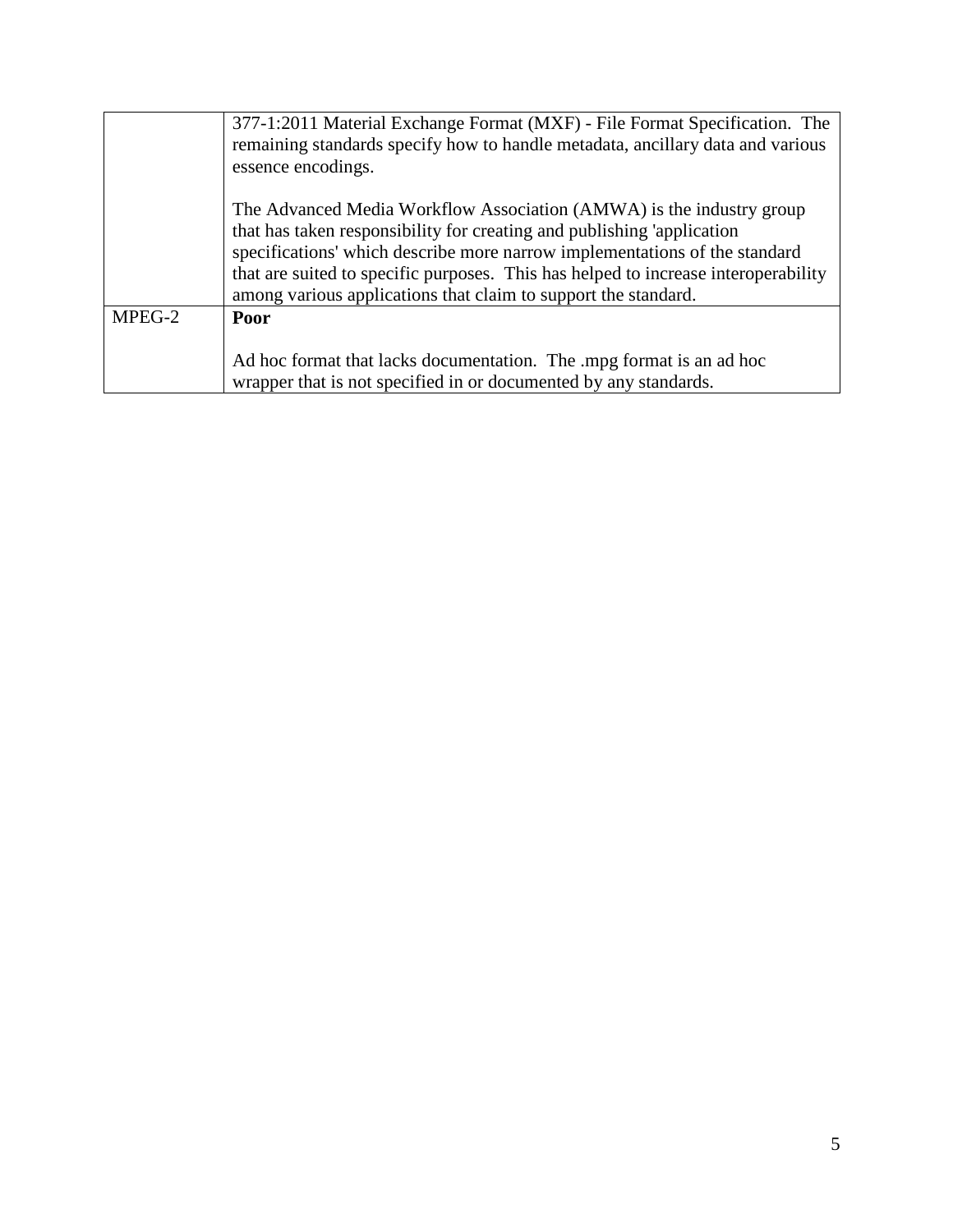#### <span id="page-5-0"></span>**ATTRIBUTES: Sustainability Factors: Adoption**

- Scoring conventions: Wide, Moderate, Low
- Questions to Consider: Is this format likely to become obsolete short, medium, or long-term? How widely adopted is the format in the vendor community? Are there user communities/developer communities that are actively discussing the format and its further development?

|            | development?                                                                                                                                                                                                                                                                                                                                                                                                                                                                                                                                                 |  |  |
|------------|--------------------------------------------------------------------------------------------------------------------------------------------------------------------------------------------------------------------------------------------------------------------------------------------------------------------------------------------------------------------------------------------------------------------------------------------------------------------------------------------------------------------------------------------------------------|--|--|
| <b>AVI</b> | <b>Moderate</b>                                                                                                                                                                                                                                                                                                                                                                                                                                                                                                                                              |  |  |
|            | Relatively old and well-established format. Most applications currently support<br>the AVI, but this may change in the short to medium-term as other more<br>modern formats take its place.<br>Digitization Services at NARA, Rutgers and Austrian Mediathek use AVI for<br>preservation purposes.                                                                                                                                                                                                                                                           |  |  |
| <b>MOV</b> | <b>Wide</b>                                                                                                                                                                                                                                                                                                                                                                                                                                                                                                                                                  |  |  |
|            |                                                                                                                                                                                                                                                                                                                                                                                                                                                                                                                                                              |  |  |
|            | Well-established format that is used in both the production and cultural heritage<br>communities. Most applications currently support the format, increasingly even<br>those that run on the Windows platform can capture and/or transcode to MOV.<br>Stanford University and New York University use MOV for preservation<br>purposes.                                                                                                                                                                                                                      |  |  |
| Matroska   | <b>Moderate</b>                                                                                                                                                                                                                                                                                                                                                                                                                                                                                                                                              |  |  |
|            | Relatively new format that is beginning to be adopted in the cultural heritage<br>and open source communities. A growing number of software tools can work<br>with the format- FFmpeg and Handbrake, for example. Most tools that support<br>Matroska come out of the open source community, but commercial tools are<br>beginning to be developed as well. Most tools that work with Matroska seem<br>to run on Windows or Linux platforms.<br>The City of Vancouver Archives and the UK National Archives use Matroska<br>(MKV) for preservation purposes. |  |  |
| <b>MXF</b> | <b>Moderate</b>                                                                                                                                                                                                                                                                                                                                                                                                                                                                                                                                              |  |  |
|            | Widely adopted in the broadcast and film industries. The cultural heritage<br>community has begun to adopt the standard, but it is not yet widespread. It is<br>unlikely that MXF will become obsolete, even in the medium to long-term.<br>Both SMPTE and AMWA continue to maintain and develop the standard.<br>The Library of Congress and Library and Archives Canada use MXF for<br>preservation purposes.                                                                                                                                              |  |  |
| MPEG-2     | <b>Moderate</b>                                                                                                                                                                                                                                                                                                                                                                                                                                                                                                                                              |  |  |
|            | Used by some cultural heritage institutions to store preservation masters. It is<br>widely used throughout the production and cultural heritage communities as an<br>intermediate or mezzanine-level format.                                                                                                                                                                                                                                                                                                                                                 |  |  |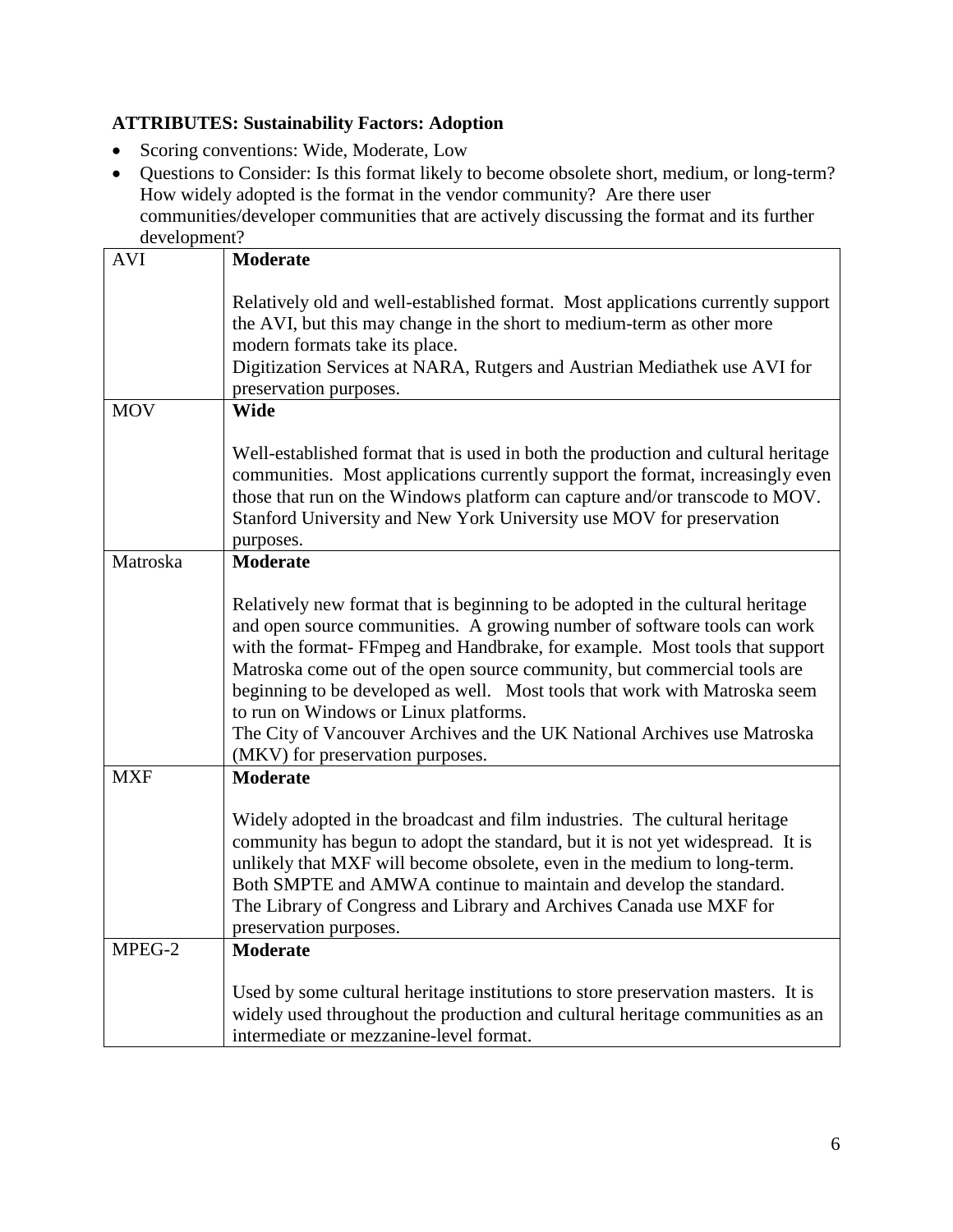# <span id="page-6-0"></span>**ATTRIBUTES: Sustainability Factors: Transparency**

- Scoring conventions: Good, Acceptable, Poor
- Questions to Consider: Transparency refers to the degree to which the digital object is open to direct analysis with basic tools.

|            | to un cet and you with basic toons.                                                                                                                                                                                                                                                                    |
|------------|--------------------------------------------------------------------------------------------------------------------------------------------------------------------------------------------------------------------------------------------------------------------------------------------------------|
| <b>AVI</b> | Good                                                                                                                                                                                                                                                                                                   |
|            | Fairly transparent format that can be easily viewed using a hex editor.                                                                                                                                                                                                                                |
| <b>MOV</b> | Good                                                                                                                                                                                                                                                                                                   |
|            | Fairly transparent format. The QuickTime player has a 'Movie Inspector'<br>feature that provides basic information about the technical properties of the file.                                                                                                                                         |
| Matroska   | Good                                                                                                                                                                                                                                                                                                   |
|            | Somewhat transparent format. It can be analyzed using the free tool ffprobe.                                                                                                                                                                                                                           |
| <b>MXF</b> | <b>Moderate</b>                                                                                                                                                                                                                                                                                        |
|            | MediaInfo provides a decent amount of information, but this is somewhat<br>dependent on the essence. For example, IMX MXF displays more information<br>than JPEG-2000 encodings in MXF. In some cases, specialized tools are<br>required to work with MXF files even for playback or metadata viewing. |
| MPEG-2     | Poor                                                                                                                                                                                                                                                                                                   |
|            | Basic tools can open mpg file, but most of the metadata they extract and<br>provide to the user is stored in the essence, not the wrapper.                                                                                                                                                             |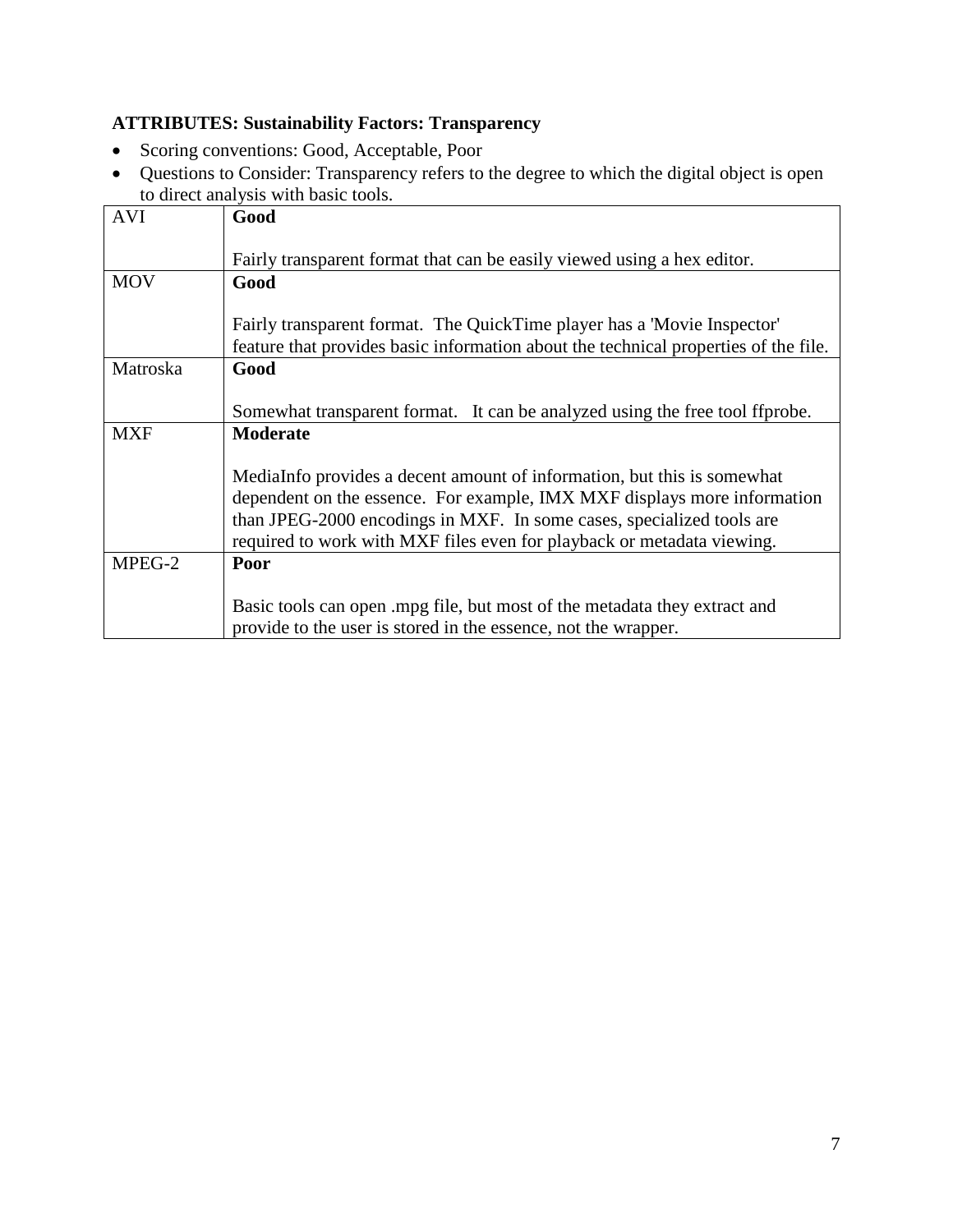#### <span id="page-7-0"></span>**ATTRIBUTES: Sustainability Factors: Self-Documentation**

- Scoring conventions: Good, Acceptable, Poor
- Questions to Consider: Does the format offer ample documentation (e.g., metadata) that makes the digital object a completely self-describing entity? Does the metadata fully describe the file/file format?

| <b>AVI</b> | Acceptable                                                                                                                                                                                                                                              |
|------------|---------------------------------------------------------------------------------------------------------------------------------------------------------------------------------------------------------------------------------------------------------|
|            | Include basic technical metadata that make the digital object fairly self-<br>describing. Some modern video features are notably absent; see below for<br>additional info. Optional descriptive and administrative elements can be<br>included as well. |
| <b>MOV</b> | Good                                                                                                                                                                                                                                                    |
|            | Include a significant amount of technical metadata. Optional descriptive<br>metadata is also well-supported.                                                                                                                                            |
| Matroska   | Good                                                                                                                                                                                                                                                    |
|            | Include a significant amount of technical metadata. Optional descriptive<br>metadata is also well-supported.                                                                                                                                            |
| <b>MXF</b> | Good                                                                                                                                                                                                                                                    |
|            | Include a significant amount of technical metadata. MXF files also provide rich<br>support for optional descriptive and administrative metadata.                                                                                                        |
| MPEG-2     | Poor                                                                                                                                                                                                                                                    |
|            | Most metadata stored in the essence, not the wrapper.                                                                                                                                                                                                   |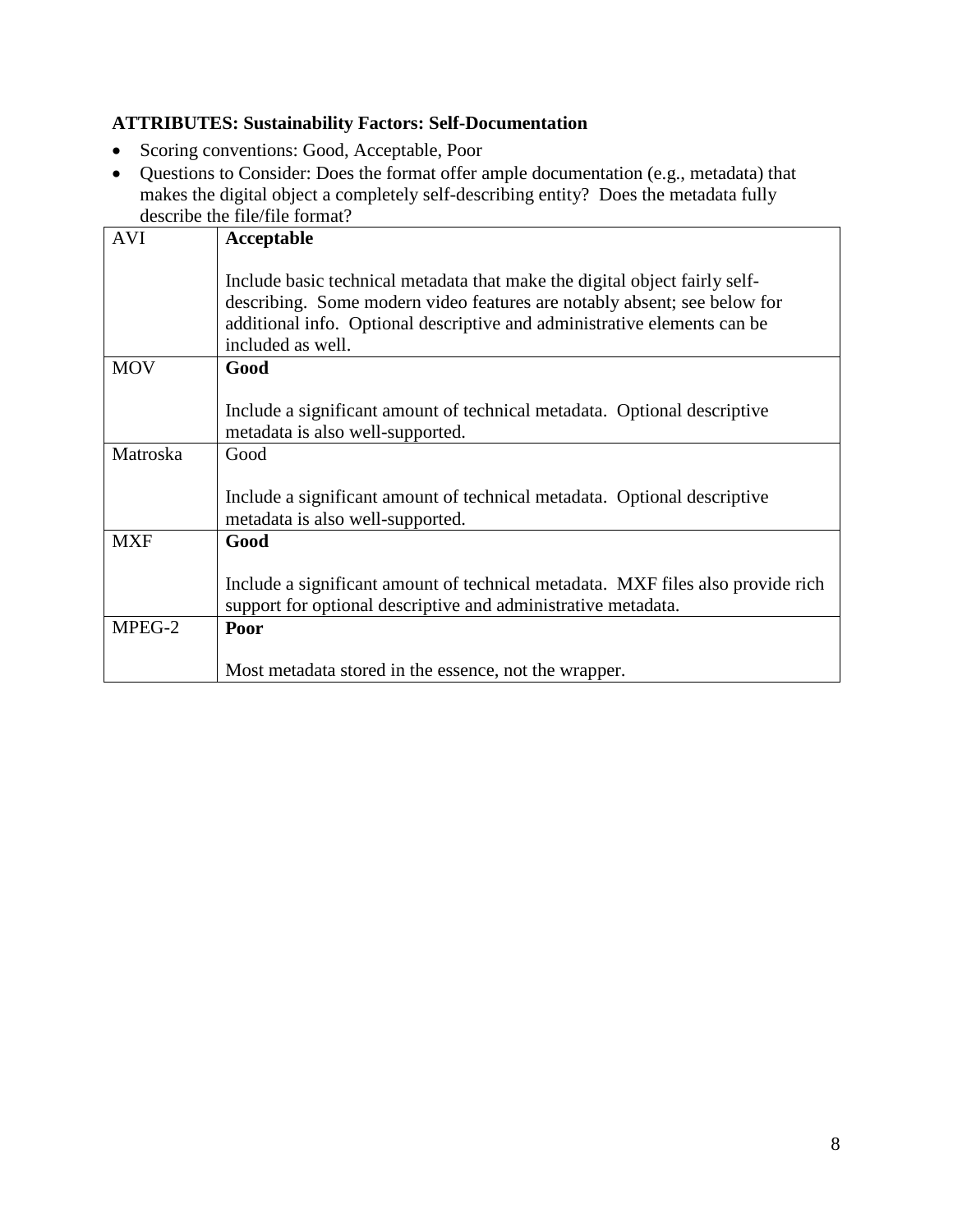#### <span id="page-8-0"></span>**ATTRIBUTES: Sustainability: Native Embedded Metadata Capabilities**

- Scoring conventions: Good, Acceptable, Poor
- Questions to Consider: What embedded metadata standards are available for this format? How mature are the schemas for each? What is the extent of use of the embedded metadata and who is using it?

| <b>AVI</b> | Acceptable                                                                                                                                                                                                                                                                                                                                                                                                                                                                                                                                                                                                         |
|------------|--------------------------------------------------------------------------------------------------------------------------------------------------------------------------------------------------------------------------------------------------------------------------------------------------------------------------------------------------------------------------------------------------------------------------------------------------------------------------------------------------------------------------------------------------------------------------------------------------------------------|
|            | Requires that basic technical metadata be stored in various header fields. This<br>includes characteristics like video standard, frame rate, bit rate, bit depth and<br>others. More modern characteristics such as scan type and pixel aspect ratio are<br>not included as required technical metadata. Throughout other chunks (or tags)<br>in the file, additional descriptive metadata can be included. For example, the<br>INAM chunk can give the title and the IART chunk can be used to name the<br>creator (or artist) responsible for an item. Adding additional metadata requires<br>specialized tools. |
|            | Other specialized tools can be used to embed parseable or XML-based metadata<br>into different parts of these files. This data is likely to appear in free text fields<br>such as IMIT (more information) or ICMT (comments). XMP data may appear<br>in the _PMX (XMP) chunks. Junk chunks can also be used to embed text-<br>based metadata; applications may be able to display, but not parse, this<br>information.                                                                                                                                                                                             |
| <b>MOV</b> | Good                                                                                                                                                                                                                                                                                                                                                                                                                                                                                                                                                                                                               |
|            | Many of the key technical metadata fields are required as part of the file<br>structure. MOV files store technical metadata in various types of atoms,<br>sometimes referred to as movie resources. These atoms contain information<br>about timescale, color values, and the types of video and audio compression<br>used.                                                                                                                                                                                                                                                                                        |
|            | MOV files can include a significant amount of descriptive metadata as 'user<br>data.' Title of the content and name of composer are basic examples of these<br>metadata fields. Basic playback and editing tools can embed some of this<br>additional metadata. XMP data can be included as an "XMP_" atom.                                                                                                                                                                                                                                                                                                        |
| Matroska   | Good                                                                                                                                                                                                                                                                                                                                                                                                                                                                                                                                                                                                               |
|            | Technical metadata is typically stored in the 'Track' section for the different<br>pieces of the file. For example, basic characteristics of the video data like<br>sample rate and bit depth are stored in the Track section.                                                                                                                                                                                                                                                                                                                                                                                     |
|            | Descriptive metadata is included via the 'Tags' in the file; these are analogous to<br>ID3 tags in an MP3 file and would include information such as actor and<br>director names.                                                                                                                                                                                                                                                                                                                                                                                                                                  |
|            | Because Matroska is content agnostic xml-based metadata or other types of<br>content could be included as well.                                                                                                                                                                                                                                                                                                                                                                                                                                                                                                    |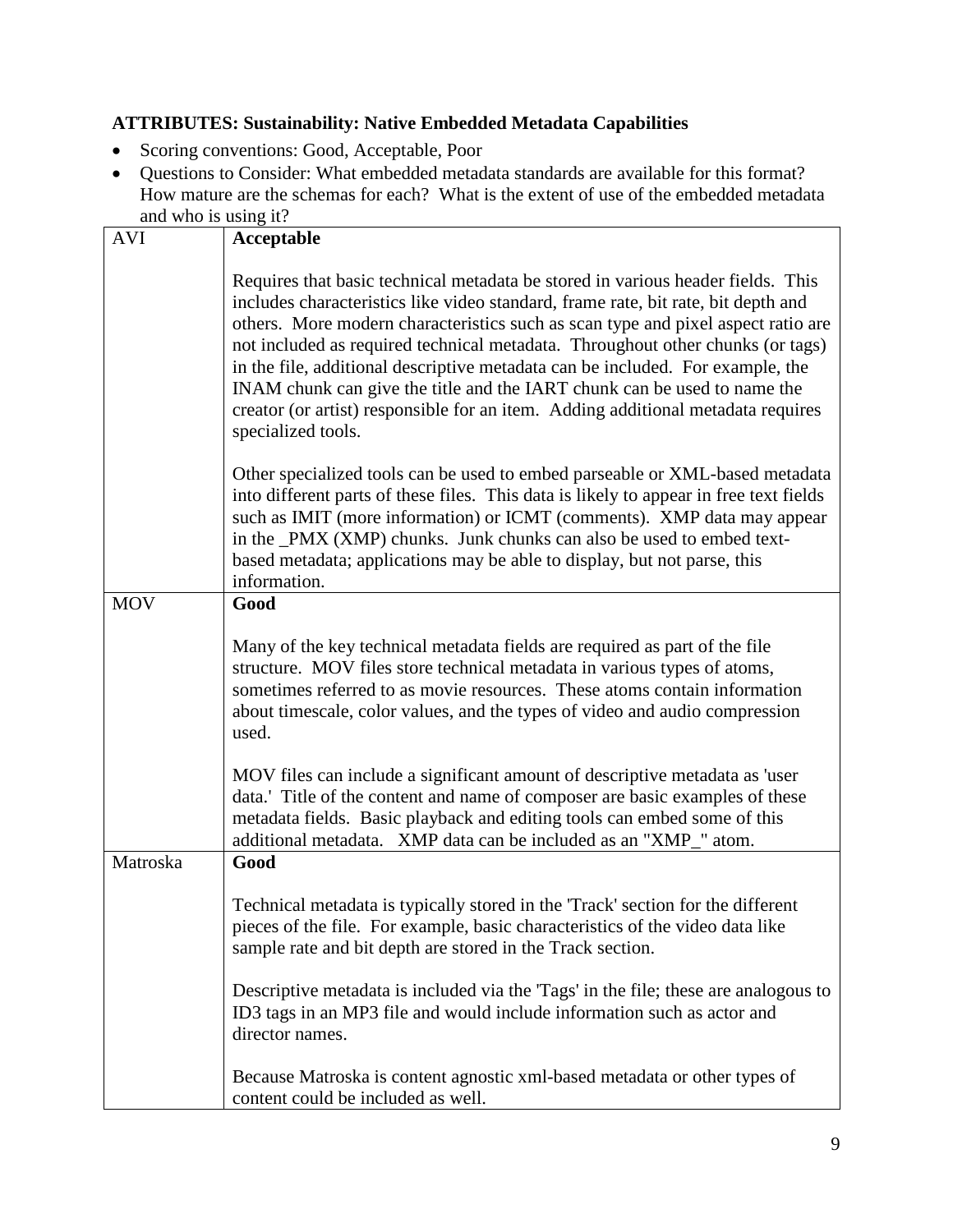| <b>MXF</b> | Good                                                                                                                                                                                                                                                                                                   |
|------------|--------------------------------------------------------------------------------------------------------------------------------------------------------------------------------------------------------------------------------------------------------------------------------------------------------|
|            | Robust support for technical, descriptive and administrative metadata. Many<br>technical metadata fields are required as part of the MXF header structure.                                                                                                                                             |
|            | DMS (Descriptive Metadata Schemes) developed by AMWA (Advanced Media<br>Workflow Association) members can also be used to include technical,<br>descriptive and administrative metadata. Additionally, the EBU (European<br>Broadcasting Union) has also written a recommendation for an XML schema to |
|            | be used specifically with MXF (Recommendation R121-2007).                                                                                                                                                                                                                                              |
| MPEG-2     | Acceptable<br>Technical metadata is held at the essence level, not the file level. Also,<br>standardized methods of carrying descriptive data (program title and episode<br>number, for example) are only specified at the essence level and not at the file<br>level.                                 |
|            | It is possible to store to XMP as a standardized side car to an mpg file.                                                                                                                                                                                                                              |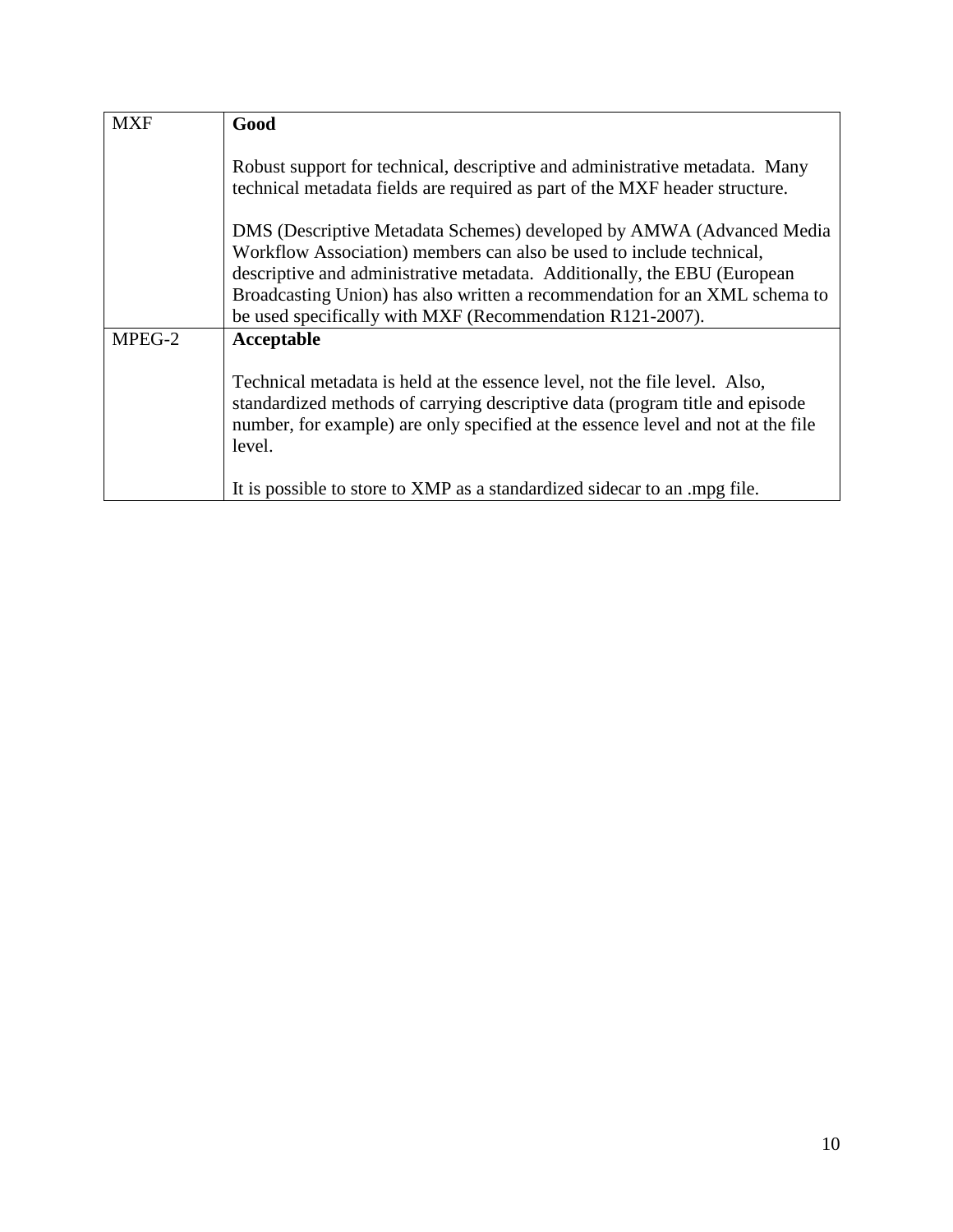# <span id="page-10-0"></span>**ATTRIBUTES: Sustainability: Impact of Patents**

- Scoring conventions: Possible Impact, No impact
- Questions to Consider: Are there patents related to this format that could have a direct impact on the long-term sustainability of files produced in this format?

| <b>AVI</b> | term bustamability of files proceeded in this romant.<br><b>No Impact</b>      |
|------------|--------------------------------------------------------------------------------|
|            |                                                                                |
|            | Unknown, probably none.                                                        |
| <b>MOV</b> | <b>Possible Impact</b>                                                         |
|            |                                                                                |
|            | Software and technology licensed by Apple.                                     |
| Matroska   | <b>No Impact</b>                                                               |
|            |                                                                                |
|            | Open standards project. Matroska can be used without paying a license or       |
|            | patent fee. However, the Matroska name and logo cannot be used freely under    |
|            | certain circumstances.                                                         |
| <b>MXF</b> | <b>No Impact</b>                                                               |
|            |                                                                                |
|            | Format developed by standards organizations, does not have license or patent   |
|            | fees associated with it.                                                       |
| MPEG-2     | <b>Possible Impact</b>                                                         |
|            |                                                                                |
|            | Patent rights cover tools used to create .mpg files, not the files themselves. |
|            | While you may have to pay a license fee in order to purchase and use an        |
|            | MPEG-2 compliant product your files will not be subject to any licensing       |
|            | restrictions.                                                                  |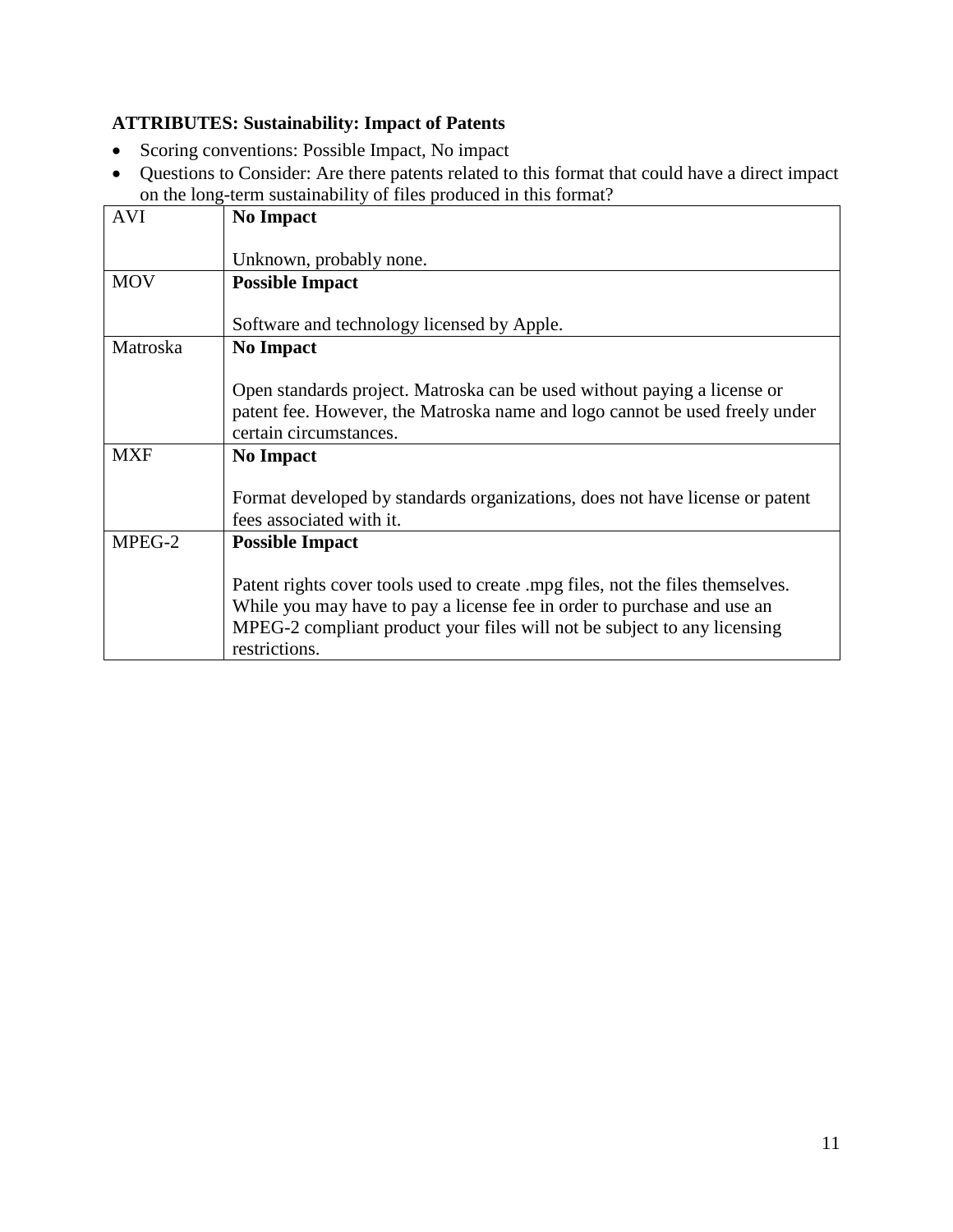#### <span id="page-11-0"></span>**ATTRIBUTES: Sustainability Factors: Technical Protection Mechanisms**

- Scoring conventions: Possible Impact, No Impact
- Questions to Consider: Are there technical protection measures inherent to this format that would prohibit the creation of ample derivatives/other formats?

| would profit the creation of ample derivatives/othernomials: |                                                                                                                                                                                                                                                                                                                                                  |
|--------------------------------------------------------------|--------------------------------------------------------------------------------------------------------------------------------------------------------------------------------------------------------------------------------------------------------------------------------------------------------------------------------------------------|
| <b>AVI</b>                                                   | <b>Possible Impact</b>                                                                                                                                                                                                                                                                                                                           |
|                                                              | There is conflicting information about encryption and AVI files. Some sources<br>indicate that it's not possible to encrypt and others seem to imply that tools do<br>exist to use "Advanced Encryption Standard (AES)" to password protect AVI<br>files.                                                                                        |
| <b>MOV</b>                                                   | <b>Possible Impact</b>                                                                                                                                                                                                                                                                                                                           |
|                                                              | Files may be structured to require end-users to enter a media key before the file<br>can be played. Newsgroup traffic about iTunes includes a statement from a<br>commentator that reports, "iTunes uses a DRM system that prevents files to be<br>played on more than 3 platforms and only the iTunes player can cope with that<br>DRM system." |
| Matroska                                                     | <b>Possible Impact</b>                                                                                                                                                                                                                                                                                                                           |
|                                                              | Encryption is supported and the Matroska Website states that "It is<br>easily possible to use the encryption framework in Matroska as a type<br>of DRM."                                                                                                                                                                                         |
|                                                              | Any type of encryption can be used within a Matroska file and you<br>can even layer two types so that two keys would be required for                                                                                                                                                                                                             |
|                                                              | decryption.                                                                                                                                                                                                                                                                                                                                      |
| <b>MXF</b>                                                   | <b>Possible Impact</b>                                                                                                                                                                                                                                                                                                                           |
|                                                              | Encryption is well-supported in the MXF format. The Digital Cinema<br>implementation of MXF requires technical protection mechanisms.                                                                                                                                                                                                            |
| MPEG-2                                                       | <b>No Impact</b>                                                                                                                                                                                                                                                                                                                                 |
|                                                              | Encryption is handled at the essence, not the wrapper, level.                                                                                                                                                                                                                                                                                    |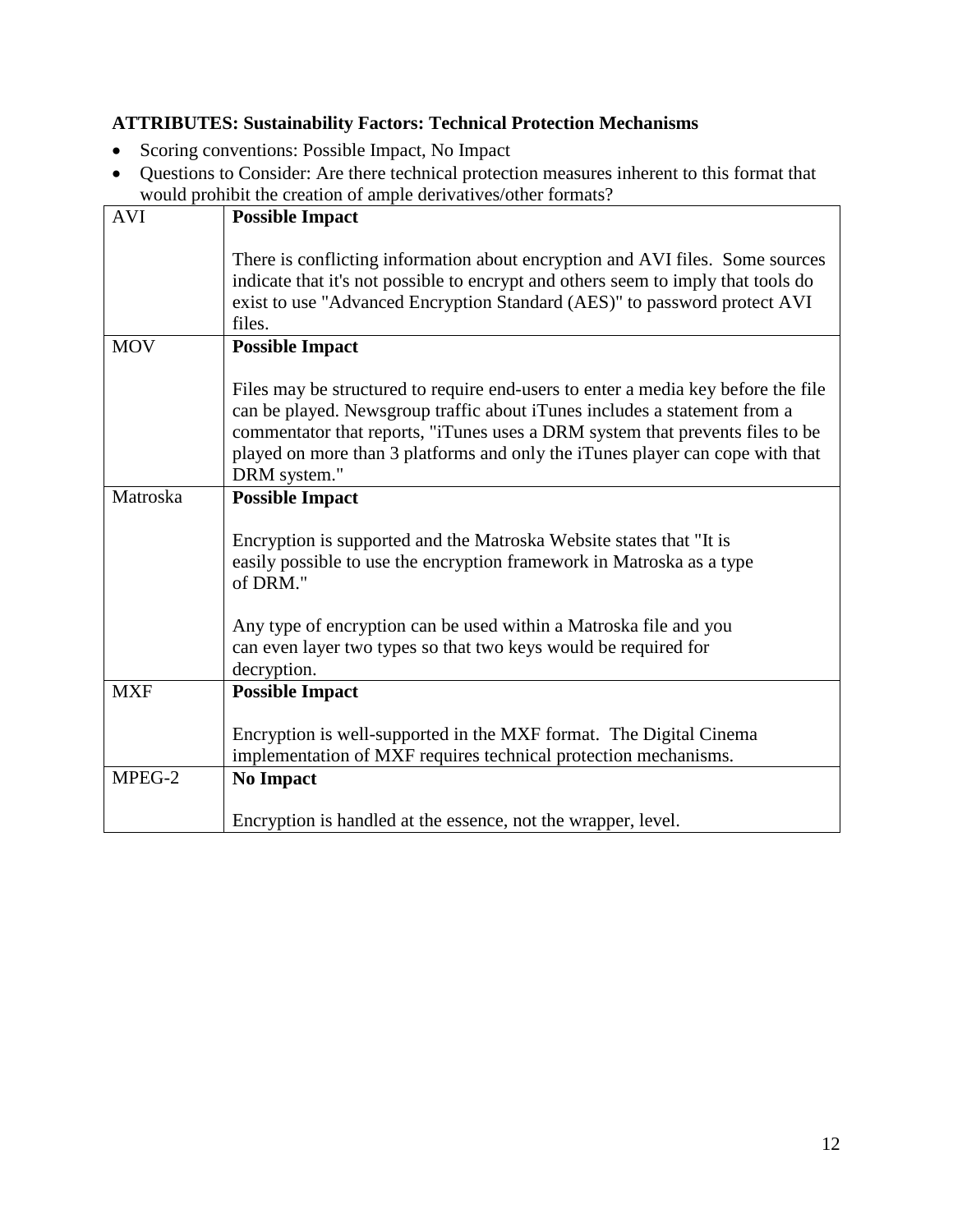# <span id="page-12-0"></span>**ATTRIBUTES: Cost Factors: Implementation Cost**

• Scoring conventions: High, Medium, Low

| Questions to Consider: How expensive is it to capture, edit, store and move these files? |                                                                                 |  |
|------------------------------------------------------------------------------------------|---------------------------------------------------------------------------------|--|
| <b>AVI</b>                                                                               | Low                                                                             |  |
|                                                                                          |                                                                                 |  |
|                                                                                          | Well-supported and fairly simple, the costs for implementing this format are    |  |
|                                                                                          | typically low.                                                                  |  |
| <b>MOV</b>                                                                               | <b>Medium</b>                                                                   |  |
|                                                                                          |                                                                                 |  |
|                                                                                          | Well-supported by free and commercial software. More costly options will        |  |
|                                                                                          | likely provide a richer set of features and functions. Therefore it may require |  |
|                                                                                          | additional costs to implement this format.                                      |  |
| Matroska                                                                                 | Low                                                                             |  |
|                                                                                          |                                                                                 |  |
|                                                                                          | Comes out of the open-source community and tools that support it are            |  |
|                                                                                          | generally free. The costs for implementing this format are typically low.       |  |
| <b>MXF</b>                                                                               | <b>Medium</b>                                                                   |  |
|                                                                                          |                                                                                 |  |
|                                                                                          | Well-supported by commercial tools, but somewhat complicated. This format       |  |
|                                                                                          | may require additional costs to implement.                                      |  |
| MPEG-2                                                                                   | Low                                                                             |  |
|                                                                                          |                                                                                 |  |
|                                                                                          | Well-supported by both open source and commercial tools. The costs for          |  |
|                                                                                          | implementing this format are typically low.                                     |  |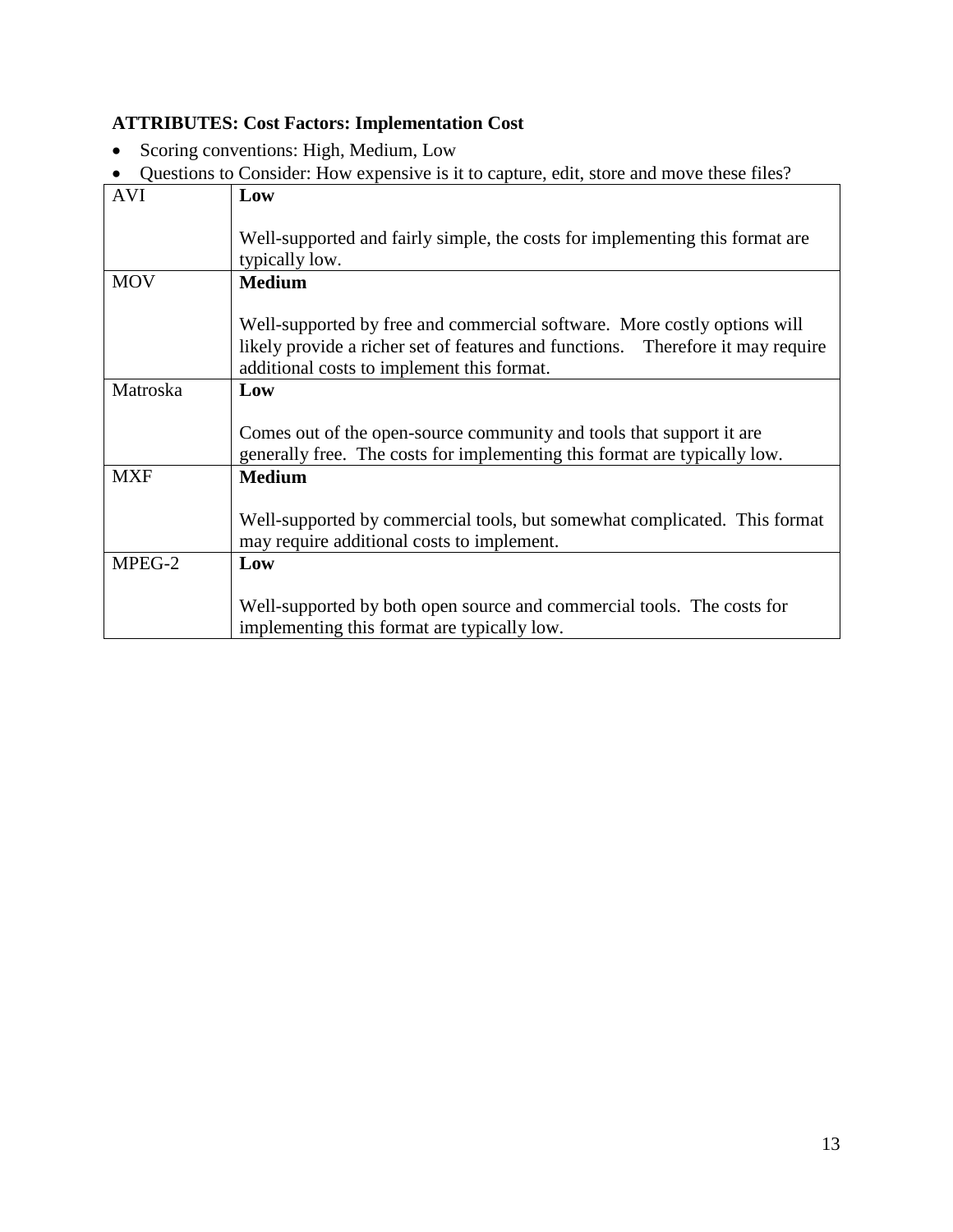#### <span id="page-13-0"></span>**ATTRIBUTES: Cost Factors: Cost of Software**

- Scoring conventions: Low (Free, minimum), Medium (\$500+), High (\$1,000+) Even though you can capture video with software alone, robust hardware makes capturing video faster and better.
- Questions to Consider: How much does capture and editing software cost? Are free tools available?

| <b>AVI</b> | Low                                                                                                                                                                                                                                                                                                                                                                                                    |
|------------|--------------------------------------------------------------------------------------------------------------------------------------------------------------------------------------------------------------------------------------------------------------------------------------------------------------------------------------------------------------------------------------------------------|
|            | VirtualDub is a well-known example of free software that can be used to<br>capture and edit AVI files.                                                                                                                                                                                                                                                                                                 |
|            | Many commercial products can also capture to AVI, these range in cost and<br>platform compatibility.                                                                                                                                                                                                                                                                                                   |
| <b>MOV</b> | <b>Low to Medium</b>                                                                                                                                                                                                                                                                                                                                                                                   |
|            | Low cost commercial tools are available to capture and edit MOV files, but<br>more costly options will provide a richer set of features and functions.                                                                                                                                                                                                                                                 |
| Matroska   | Low                                                                                                                                                                                                                                                                                                                                                                                                    |
|            | You can transcode to Matroska (sometimes losslessly and with just a re-<br>wrapping process) with free tools. According to the Matroska FAQ, it may be<br>possible to encode directly to Matroska using VirtualdubMod: "From<br>VirtualdubMod you can also directly encode into .mkv files from any source<br>that it can open, and using every available VfW and ACM codecs, even in 2<br>pass mode." |
| <b>MXF</b> | <b>Low to Medium</b>                                                                                                                                                                                                                                                                                                                                                                                   |
|            | The BBC's Ingex System is available for free and can capture to MXF,<br>specifically the archive component (Ingex Archive) captures to MXF OP-1a<br>files. It is designed to be used for tape-to-file reformatting.                                                                                                                                                                                    |
|            | Commercial products are available at a wide range of costs to capture to MXF<br>as well. These range from basic or average video capture setups to                                                                                                                                                                                                                                                     |
|            | hardware/software combinations that are quite expensive.                                                                                                                                                                                                                                                                                                                                               |
| $MPEG-2$   | <b>Low to Medium</b>                                                                                                                                                                                                                                                                                                                                                                                   |
|            | Various commercial products capture to mpg. Some free software applications<br>are available to transcode to .mpg.                                                                                                                                                                                                                                                                                     |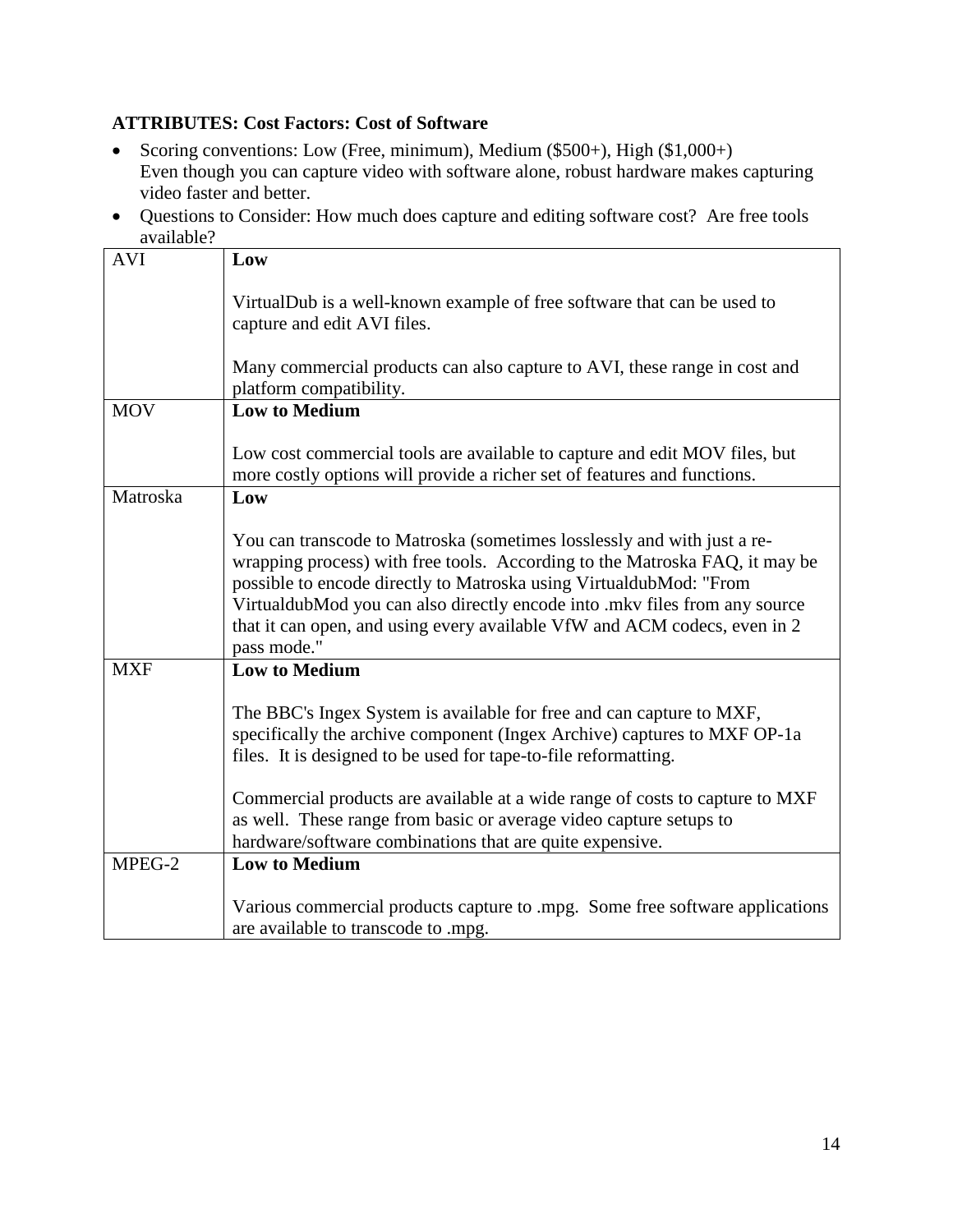#### <span id="page-14-0"></span>**ATTRIBUTES: Cost Factors: Cost of Hardware**

- Scoring conventions: Low (\$1000), Medium (\$1000+), High (\$10000+). Even though you can capture video with cheap hardware, more robust hardware makes capturing/editing faster and better.
- Questions to Consider: How much does capture and editing hardware cost? Are low-cost tools sufficient?

| <b>AVI</b>      | <b>Low to Medium</b>                                                         |
|-----------------|------------------------------------------------------------------------------|
|                 |                                                                              |
|                 | Possible to capture to these formats with fairly cheap, generic hardware.    |
| <b>MOV</b>      | <b>Medium</b>                                                                |
|                 |                                                                              |
|                 | Possible to capture to this format with fairly cheap, generic hardware.      |
| <b>Matroska</b> | <b>Low to Medium</b>                                                         |
|                 |                                                                              |
|                 | Possible to capture to this format with fairly cheap, generic hardware.      |
| <b>MXF</b>      | <b>Low to Medium</b>                                                         |
|                 |                                                                              |
|                 | Possible to capture to these formats with fairly cheap, generic hardware.    |
|                 |                                                                              |
|                 | Commercial products are available at a wide range of costs to capture to MXF |
|                 | as well. These range from basic or average video capture setups to           |
|                 | hardware/software combinations that are quite expensive.                     |
| MPEG-2          | Low                                                                          |
|                 |                                                                              |
|                 | Possible to capture to these formats with fairly cheap, generic hardware.    |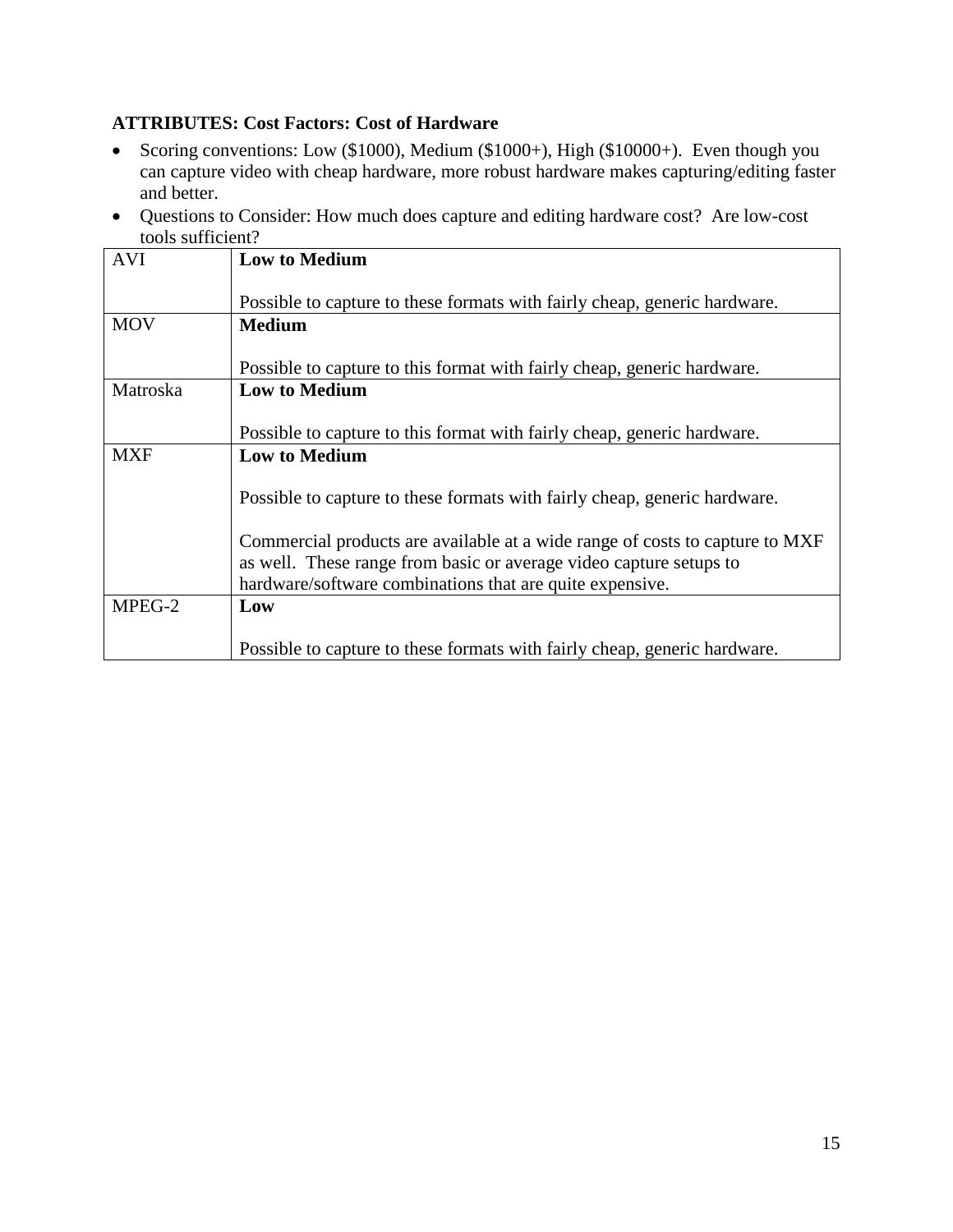#### <span id="page-15-0"></span>**ATTRIBUTES: Cost Factors: Storage Cost**

- Scoring conventions: High= More than 1 GB per minute, Medium= 1 GB per minute, Low= Less than 1 GB per minute
- For additional frame of reference:
	- $\circ$  1 hour of uncompressed 10-bit = 94 GB
	- o 1 hour of uncompressed 8-bit =72 GB
	- o 1 hour of  $J2K = 52.83$  GB
	- o 1 hour of MPEG-2  $\omega$  50Mbps = 23 GB
- Questions to Consider: Are files created in this format usually large, medium, or small in size?

| <b>AVI</b> | N/A                                                                                                                          |
|------------|------------------------------------------------------------------------------------------------------------------------------|
|            | Depends on the encoding you select (both uncompressed and losslessly<br>compressed encodings are supported in this wrapper). |
| <b>MOV</b> | N/A                                                                                                                          |
|            | Depends on the encoding you select (both uncompressed and losslessly<br>compressed encodings are supported in this wrapper). |
| Matroska   | N/A                                                                                                                          |
|            | Depends on the encoding you select (both uncompressed and losslessly<br>compressed encodings are supported in this wrapper). |
| <b>MXF</b> | N/A                                                                                                                          |
|            | Depends on the encoding you select (both uncompressed and losslessly<br>compressed encodings are supported in this wrapper). |
| MPEG-2     | Low                                                                                                                          |
|            | Cannot store uncompressed video in this wrapper therefore the file size and<br>storage cost will always be lower.            |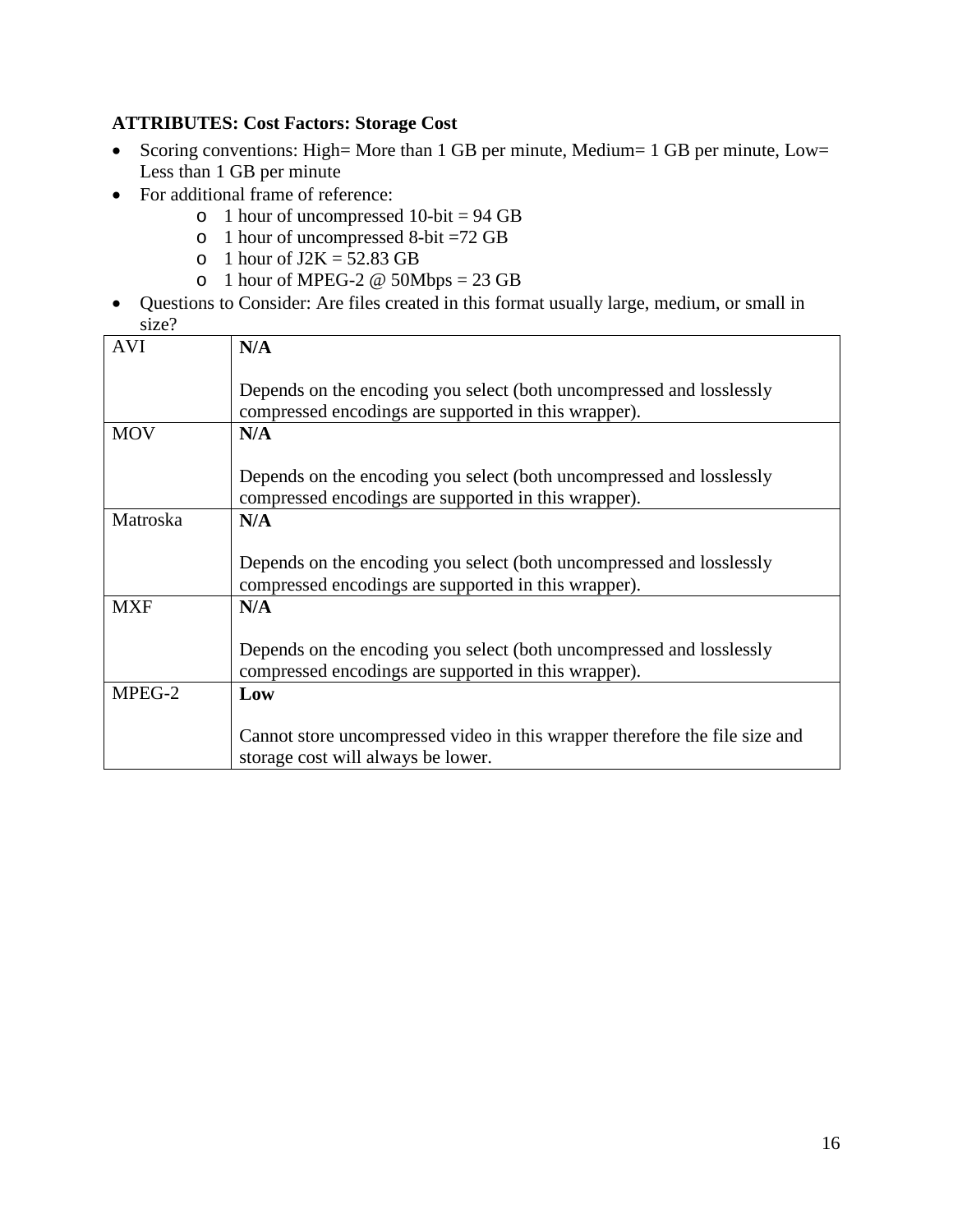#### <span id="page-16-0"></span>**ATTRIBUTES: Cost Factors: Network Cost**

- Scoring conventions: High= More than real-time, Medium= Real-time, Low= Less than realtime. These costs may be more sensitive to scale of throughput than to size of the files. We are assuming an average network infrastructure, probably GigE with close to 1Gbps throughput.
- Questions to Consider: Does the transfer of files in this format effect performance of internal networks to the point where it would cost more to implement this format? We are assuming an average network infrastructure, probably GigE with close to 1Gbps throughput.

| N/A                                                                         |
|-----------------------------------------------------------------------------|
| Depends on the encoding you select (both uncompressed and losslessly        |
| compressed encodings are supported in this wrapper).                        |
| N/A                                                                         |
| Depends on the encoding you select (both uncompressed and losslessly        |
| compressed encodings are supported in this wrapper).                        |
| N/A                                                                         |
|                                                                             |
| Depends on the encoding you select (both uncompressed and losslessly        |
| compressed encodings are supported in this wrapper).                        |
| N/A                                                                         |
|                                                                             |
| Depends on the encoding you select (both uncompressed and losslessly        |
| compressed encodings are supported in this wrapper).                        |
| Low                                                                         |
|                                                                             |
| Cannot store uncompressed video in this wrapper therefore the file size and |
| network cost will always be lower.                                          |
|                                                                             |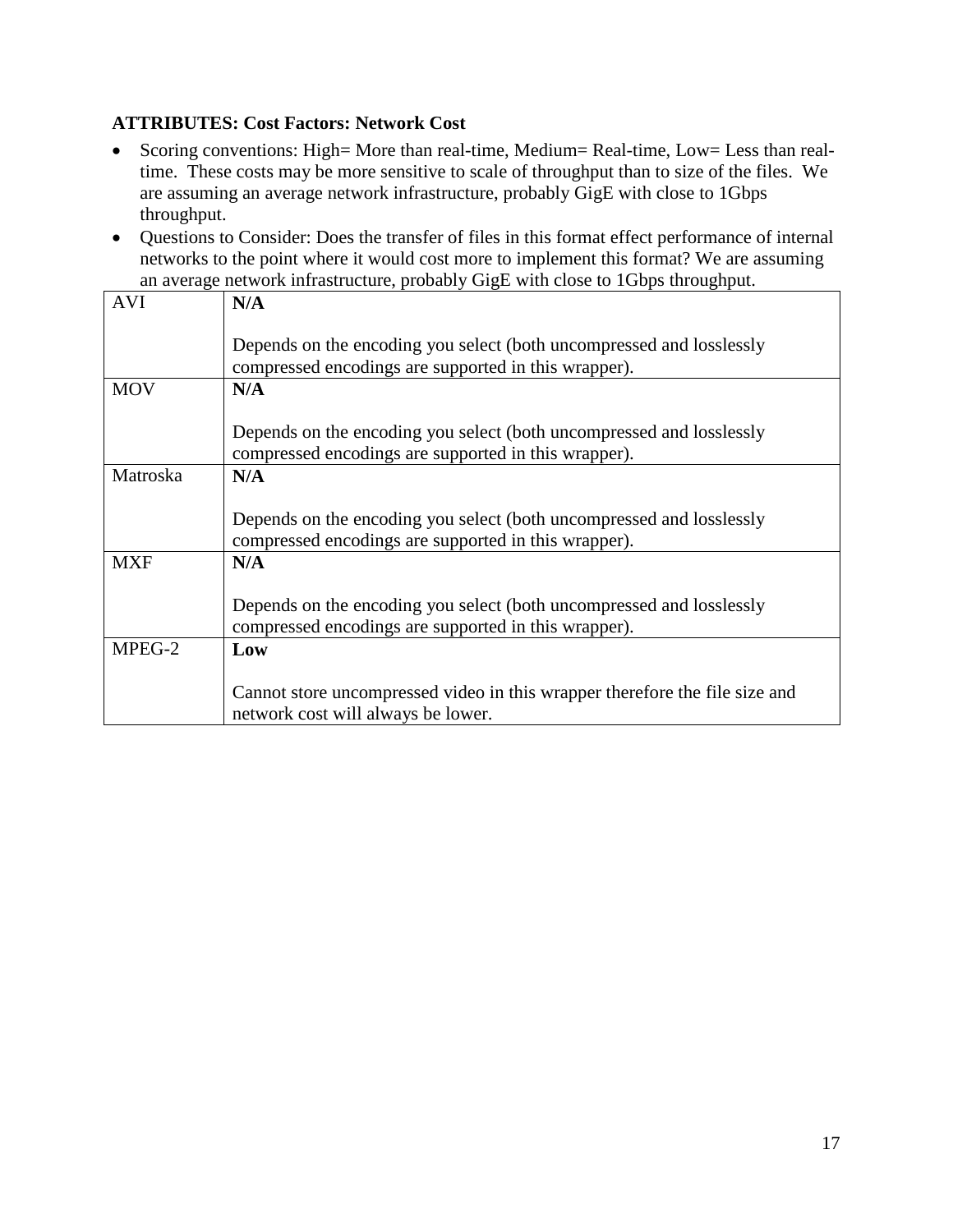#### <span id="page-17-0"></span>**ATTRIBUTES: System Implementation Factors: Level of difficulty/complexity to implement**

- Scoring conventions: High, Medium, Low
- Questions to Consider: Given all of the system implementation factors, how hard is it to implement this format? What is the level of effort associated with the implementation of this format? Are there special requirements for this format that would change the nominal workflow for digitization/information life cycle?

| Low                                                                            |
|--------------------------------------------------------------------------------|
|                                                                                |
| Relatively simple RIFF-based chunk format. It's fairly easy to understand the  |
| file structure, create files and edit files.                                   |
| <b>Medium</b>                                                                  |
|                                                                                |
| File structure is more complex than AVI, for example, so there's a steeper     |
| learning curve.                                                                |
| <b>Medium</b>                                                                  |
|                                                                                |
| Still an emerging format so the tools and knowledge base are still developing. |
| Increasing number of tools coming out of the commercial community add to       |
| existing tools available from the open source community.                       |
| <b>High</b>                                                                    |
|                                                                                |
| Tools and workflows can be complicated to implement. Sometimes tools do        |
| not interoperate successfully.                                                 |
| Low                                                                            |
|                                                                                |
| Well-supported and not overly complicated.                                     |
|                                                                                |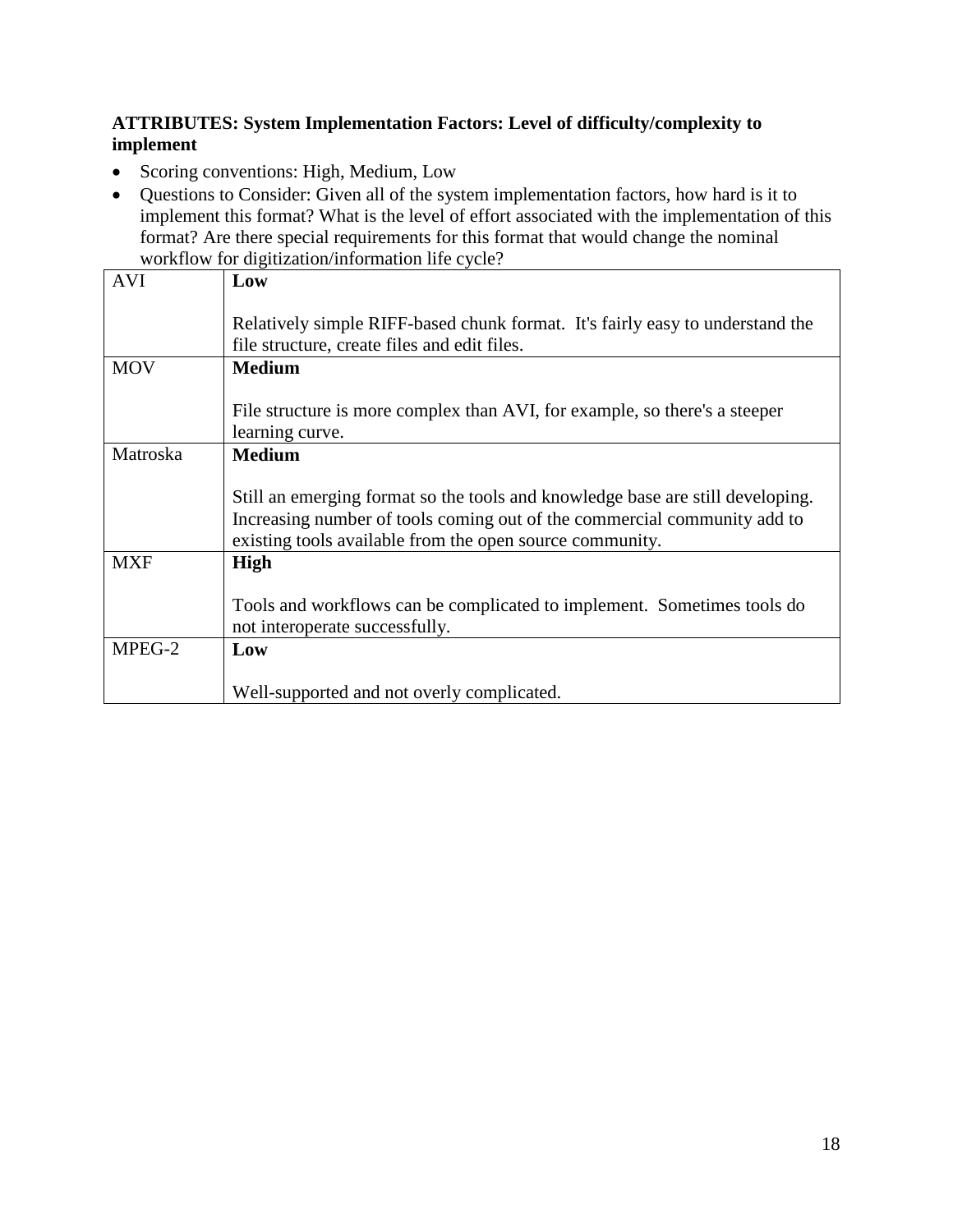# <span id="page-18-0"></span>**ATTRIBUTES: System Implementation Factors: Technical Complexity**

- Scoring conventions: High, Medium, Low
- Questions to Consider: Are the tools command-line meant for engineers or GUI-centered applications accessible to the average user?

|            | approachons accessible to the average aser.                                                                                                                                                                                                                                                        |
|------------|----------------------------------------------------------------------------------------------------------------------------------------------------------------------------------------------------------------------------------------------------------------------------------------------------|
| <b>AVI</b> | Low                                                                                                                                                                                                                                                                                                |
|            | Tools such as AVI MetaEdit are available as both GUIs and command line.                                                                                                                                                                                                                            |
|            | Also, the relatively simple structure of format makes it easily accessible to a                                                                                                                                                                                                                    |
|            | wide range of users.                                                                                                                                                                                                                                                                               |
| <b>MOV</b> | <b>Medium</b>                                                                                                                                                                                                                                                                                      |
|            | Tools are available, but the variety is somewhat limited.                                                                                                                                                                                                                                          |
| Matroska   | <b>Medium</b>                                                                                                                                                                                                                                                                                      |
|            | Tools and other resources are becoming more numerous. Current tools (like<br>FAME) are geared for those with strong developer skills and not necessarily for<br>the general public. They probably run from a command-line instead of a GUI<br>and may require less common platforms such as Linux. |
|            | Commercial tools are also beginning to support Matroska. These are more<br>likely to work out-of-the-box and will probably require less technical expertise<br>to implement.                                                                                                                       |
| <b>MXF</b> | <b>High</b>                                                                                                                                                                                                                                                                                        |
|            | Current tools are geared for those with strong developer skills and not<br>necessarily for the general public. Tools may run from a command-line<br>instead of a GUI and may require less common platforms such as Linux.                                                                          |
| MPEG-2     | Low                                                                                                                                                                                                                                                                                                |
|            |                                                                                                                                                                                                                                                                                                    |
|            | Tools are available as both GUIs and command line.                                                                                                                                                                                                                                                 |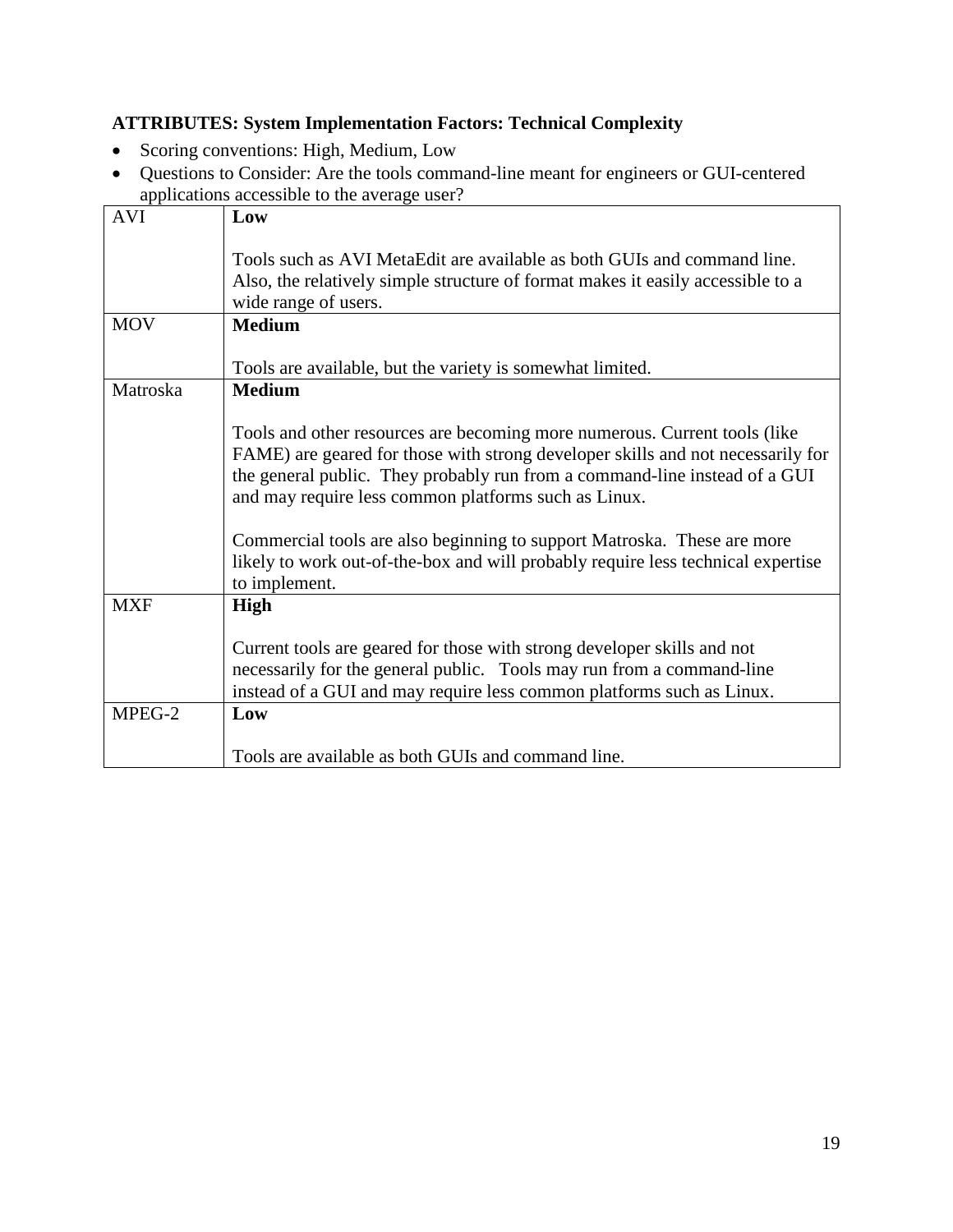#### <span id="page-19-0"></span>**ATTRIBUTES: System Implementation Factors: Availability of Tools for: Rendering/playback and Editing**

- Scoring conventions: Wide availability, Moderate availability, Limited availability
- Questions to Consider: Are there tools available for this format? What is the mix of open source and commercial tools?

| <b>AVI</b> | <b>Wide Availability</b>                                                                                                                                                                                                                                                                                                                                                        |
|------------|---------------------------------------------------------------------------------------------------------------------------------------------------------------------------------------------------------------------------------------------------------------------------------------------------------------------------------------------------------------------------------|
|            | Many tools are available for rendering and playback including free software<br>players like VLC. Free editing software also exists.                                                                                                                                                                                                                                             |
| <b>MOV</b> | <b>Wide Availability</b>                                                                                                                                                                                                                                                                                                                                                        |
|            | Tools for rendering and playback include free software players like VLC.                                                                                                                                                                                                                                                                                                        |
| Matroska   | <b>Wide Availability (with a caveat)</b>                                                                                                                                                                                                                                                                                                                                        |
|            | Matroska files need CCCP (Combined Community Codec Pack) to playback<br>through DirectShow media players such as Windows Media Player on<br>Windows-machines. Other non-DirectShow players like VLC and MPV can play<br>MKV files without the need for a parser. Mac and Linux operating systems<br>similarly don't need a DirectShow parser since it's a Windows-only concern. |
|            | Commercial tools are also beginning to support Matroska. These are more likely                                                                                                                                                                                                                                                                                                  |
| <b>MXF</b> | to work out-of-the-box and will require less technical expertise to implement.<br><b>Moderate Availability</b>                                                                                                                                                                                                                                                                  |
|            |                                                                                                                                                                                                                                                                                                                                                                                 |
|            | Tools are mostly commercial, but free software options are growing.                                                                                                                                                                                                                                                                                                             |
| MPEG-2     | <b>Wide Availability</b>                                                                                                                                                                                                                                                                                                                                                        |
|            | Tools for rendering and playback include free software players like VLC.                                                                                                                                                                                                                                                                                                        |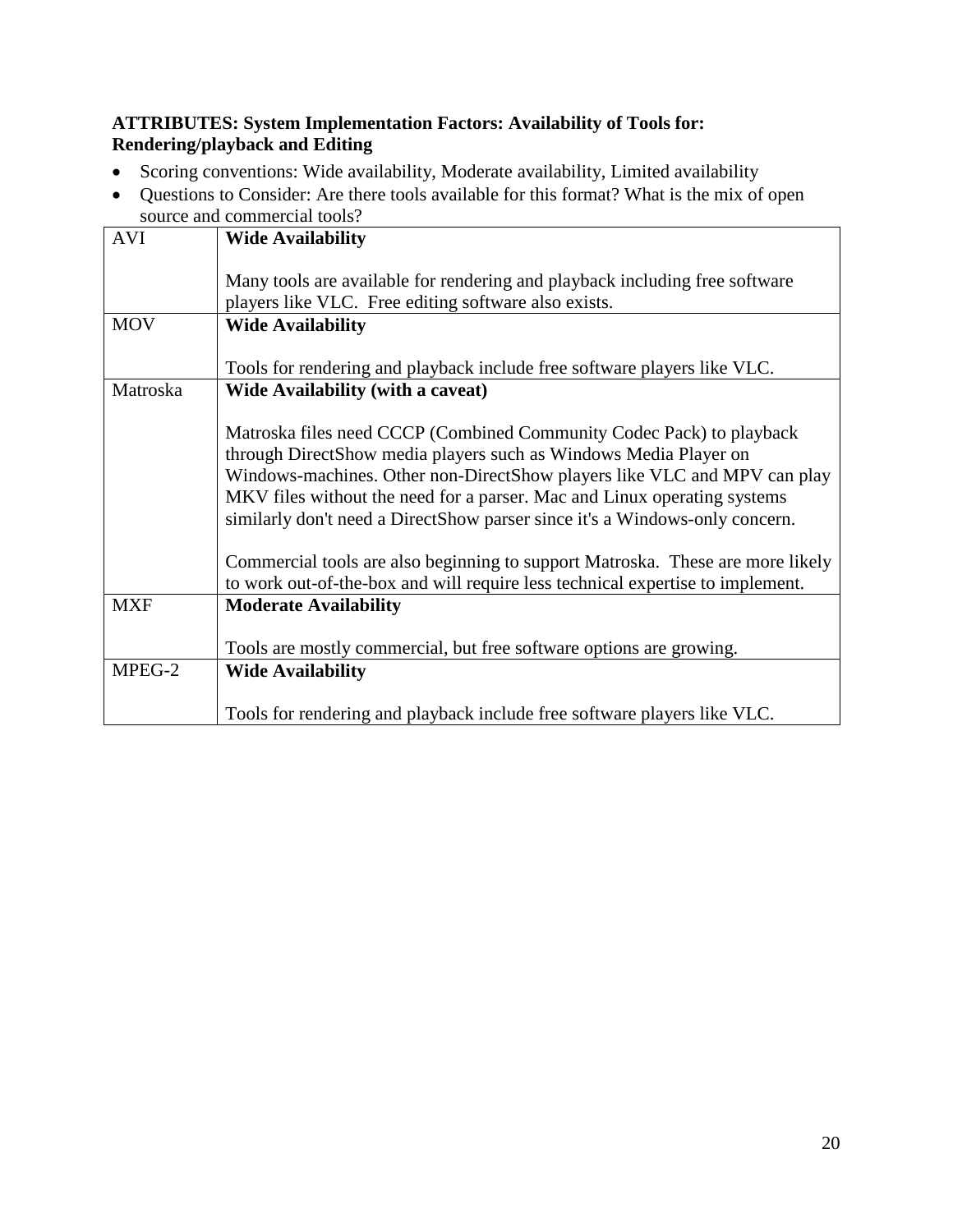#### <span id="page-20-0"></span>**ATTRIBUTES: System Implementation Factors: Availability of Tools for: Metadata extraction and Metadata embedding**

- Scoring conventions: Wide availability, Moderate availability, Limited availability
- Questions to Consider: Are there tools available for this format? What is the mix of open source and commercial tools? What level of effort is necessary in order to extract or embed metadata?

| <b>AVI</b> | <b>Wide Availability</b>                                                       |
|------------|--------------------------------------------------------------------------------|
|            |                                                                                |
|            | Free software tools are available for metadata extraction and embedding;       |
|            | MediaInfo, AVI MetaEdit and abcAVI are good examples.                          |
| <b>MOV</b> | <b>Wide Availability</b>                                                       |
|            |                                                                                |
|            | Free software tools are available for metadata extraction and embedding;       |
|            | MediaInfo and Metadata Hootenanny are good examples. Low-cost editing and      |
|            | playback tools can also do this work.                                          |
| Matroska   | <b>Wide Availability</b>                                                       |
|            |                                                                                |
|            | Free software tools for metadata extraction include MediaInfo and mkvalidator. |
|            | Commercial tools are also beginning to support Matroska.                       |
| <b>MXF</b> | <b>Moderate Availability</b>                                                   |
|            |                                                                                |
|            | Tools are available, but tend to be commercial and are not necessarily         |
|            | interoperable. One free software option for MXF AS-11 (Program Contribution)   |
|            | files using the DPP (Digital Production Partnership) DMS is also available.    |
| MPEG-2     | <b>Wide Availability</b>                                                       |
|            |                                                                                |
|            | Free software tools like MediaInfo and VideoInspector can perform metadata     |
|            | extraction. Embedding tools are most likely commercial.                        |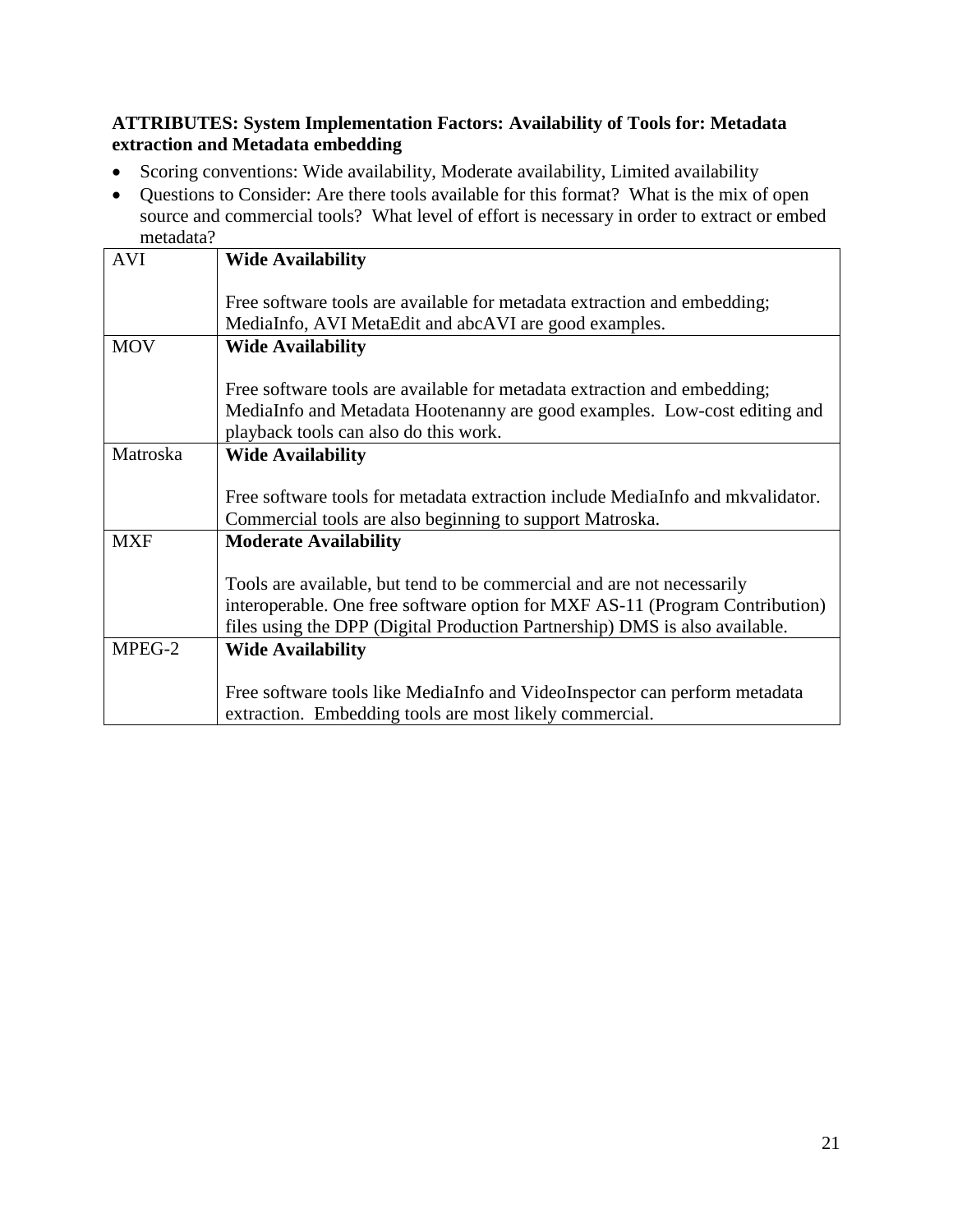#### <span id="page-21-0"></span>**ATTRIBUTES: System Implementation Factors: Availability of Tools for: Transcoding**

- Scoring conventions: Wide availability, Moderate availability, Limited availability
- Questions to Consider: Are there tools available for this format? What is the mix of open source and commercial tools? What level of effort is necessary in order to transcode [understood here to mean transwrap]?

| <b>AVI</b> | <b>Wide Availability</b>                                                         |
|------------|----------------------------------------------------------------------------------|
|            |                                                                                  |
|            |                                                                                  |
|            | It is relatively easy to transcode from this wrapper since both commercial and   |
|            | free software can work with it.                                                  |
| <b>MOV</b> | <b>Wide Availability</b>                                                         |
|            |                                                                                  |
|            | Relatively easy to transcode from this wrapper since both commercial and free    |
|            | software can work with it.                                                       |
| Matroska   | <b>Moderate Availability</b>                                                     |
|            |                                                                                  |
|            | Relatively easy to transcode from this wrapper since free software can work with |
|            | it, especially FAME and FFmpeg. Commercial tools are also beginning to           |
|            |                                                                                  |
|            | support Matroska.                                                                |
| <b>MXF</b> | <b>Moderate Availability</b>                                                     |
|            |                                                                                  |
|            | Sometimes have the ability to transcode from this wrapper. The complexity of     |
|            | the options including Operational Patterns (OP), Application Specifications      |
|            | (AS), Shims and essence encoding can make this more difficult.                   |
| MPEG-2     | <b>Wide Availability</b>                                                         |
|            |                                                                                  |
|            | Relatively easy to transcode from this wrapper, both commercial and free         |
|            | software tools can work with it.                                                 |
|            |                                                                                  |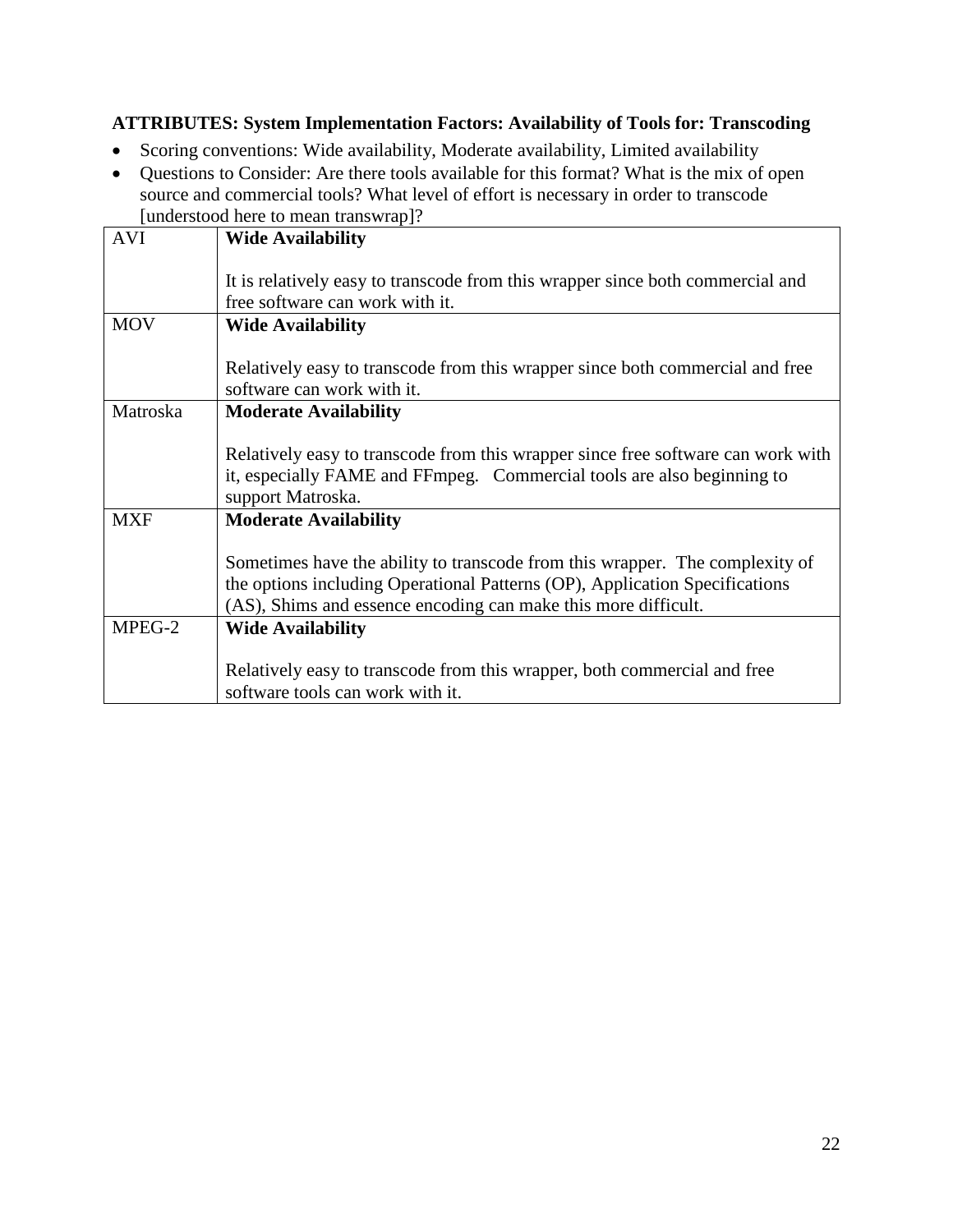#### <span id="page-22-0"></span>**ATTRIBUTES: System Implementation Factors: Availability of Tools to: Measure Compliance with Institutional Specifications**

- Scoring conventions: Wide availability, Moderate availability, Limited availability
- Questions to Consider: How easy is it to ensure that you are producing a file that conforms to your institutional specifications?

| <b>AVI</b> | <b>Wide Availability</b>                                                                                                                                                                              |
|------------|-------------------------------------------------------------------------------------------------------------------------------------------------------------------------------------------------------|
|            | Free software tools like MediaInfo and AVI MetaEdit can extract technical<br>metadata which can be compared against institutional specs. Commercial tools<br>can also do this work.                   |
| <b>MOV</b> | <b>Wide Availability</b>                                                                                                                                                                              |
|            | Free software tools like MediaInfo and Metadata Hootenanny can extract<br>technical metadata which can be compared against institutional specs.<br>Commercial tools can also do this work.            |
| Matroska   | <b>Wide Availability</b>                                                                                                                                                                              |
|            | Free software tools like MediaInfo can extract technical metadata which can be<br>compared against institutional specs. Commercial tools can also do this work.                                       |
| <b>MXF</b> | <b>Moderate Availability</b>                                                                                                                                                                          |
|            | Commercial tools (some of which are highly specialized) can extract technical<br>metadata which can be compared against institutional specs.                                                          |
|            | Free software options are growing. The complexity of the options including<br>Operational Patterns (OP), Application Specifications (AS), Shims and essence<br>encoding can make this more difficult. |
| MPEG-2     | <b>Wide Availability</b>                                                                                                                                                                              |
|            | Free software tools like MediaInfo can extract technical metadata which can be<br>compared against institutional specs. Commercial tools can also do this work.                                       |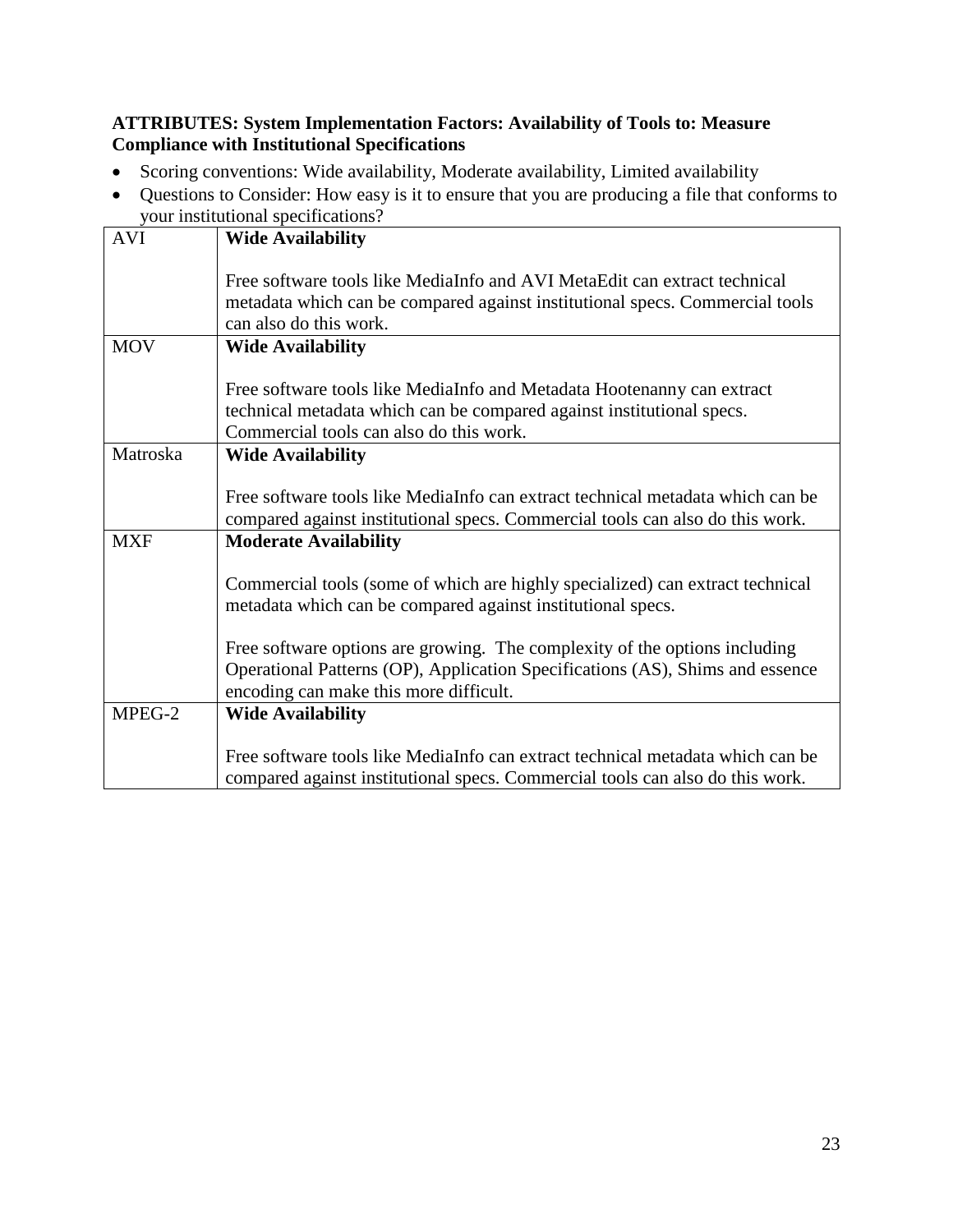#### <span id="page-23-0"></span>**ATTRIBUTES: System Implementation Factors: Tools to Evaluate and Monitor Content Quality**

- Scoring conventions: Wide availability, Moderate availability, Limited availability
- Questions to Consider: How easy is it to ensure that you are producing a file that conforms to broadcast specifications or other quality measures?

| <b>AVI</b> | <b>Wide Availability</b>                                                                                                                                 |
|------------|----------------------------------------------------------------------------------------------------------------------------------------------------------|
|            |                                                                                                                                                          |
|            | Commercial tools can perform these tasks. Free software tools like MediaInfo<br>could also be used for QC-purposes.                                      |
|            |                                                                                                                                                          |
|            | Additionally, the free software tool MDQC can perform quality control on                                                                                 |
|            | metadata and Bay Area Video Coalition (BAVC) has released free software (QC                                                                              |
|            | Tools) to perform quality control on actual video content.                                                                                               |
| <b>MOV</b> | <b>Wide Availability</b>                                                                                                                                 |
|            |                                                                                                                                                          |
|            | Commercial tools can perform these tasks. Free software tools like MediaInfo                                                                             |
|            | could also be used for QC-purposes.                                                                                                                      |
|            |                                                                                                                                                          |
|            | Additionally, the free software tool MDQC can perform quality control on                                                                                 |
|            | metadata and Bay Area Video Coalition (BAVC) has released free software (QC                                                                              |
|            | Tools) to perform quality control on actual video content.                                                                                               |
| Matroska   | <b>Moderate Availability</b>                                                                                                                             |
|            |                                                                                                                                                          |
|            | Some commercial tools can perform these tasks. Free software tools like                                                                                  |
|            | MediaInfo could also be used for QC-purposes.                                                                                                            |
|            |                                                                                                                                                          |
|            | Additionally, the free software tool MDQC can perform quality control on<br>metadata and Bay Area Video Coalition (BAVC) has released free software (QC) |
|            | Tools) to perform quality control on actual video content.                                                                                               |
| <b>MXF</b> | <b>Wide Availability</b>                                                                                                                                 |
|            |                                                                                                                                                          |
|            | Commercial tools can perform these tasks. Free software tools like MediaInfo                                                                             |
|            | could also be used for QC-purposes.                                                                                                                      |
|            |                                                                                                                                                          |
|            | Additionally, the free software tool MDQC can perform quality control on                                                                                 |
|            | metadata and Bay Area Video Coalition (BAVC) has released free software (QC                                                                              |
|            | Tools) to perform quality control on actual video content.                                                                                               |
| MPEG-2     | <b>Wide Availability</b>                                                                                                                                 |
|            |                                                                                                                                                          |
|            | Commercial tools can perform these tasks. Free software tools like MediaInfo                                                                             |
|            | could also be used for QC-purposes.                                                                                                                      |
|            |                                                                                                                                                          |
|            | Additionally, the free software tool MDQC can perform quality control on                                                                                 |
|            | metadata and Bay Area Video Coalition (BAVC) has released free software (QC                                                                              |
|            | Tools) to perform quality control on actual video content.                                                                                               |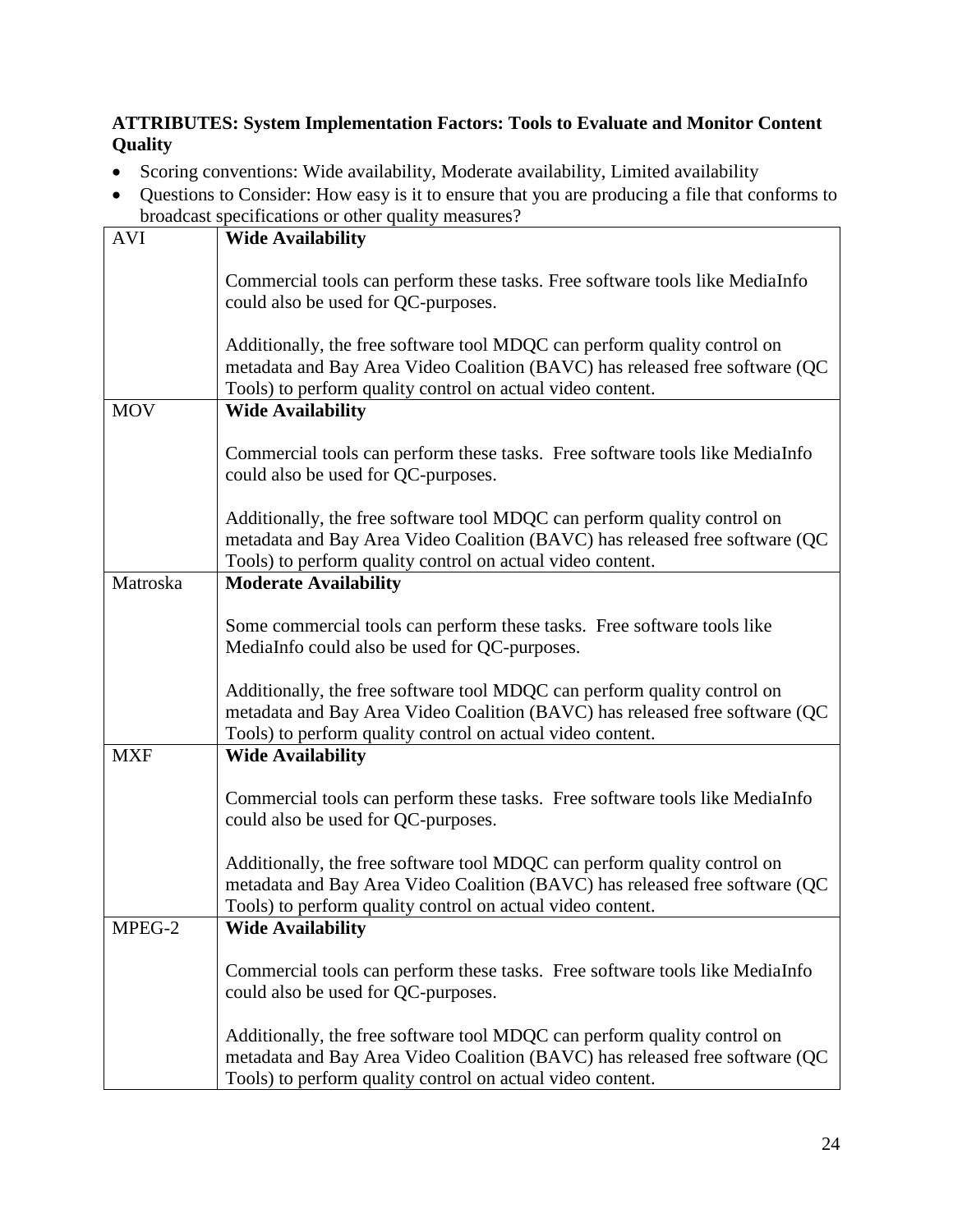#### <span id="page-24-0"></span>**ATTRIBUTES: System Implementation Factors Ease and Accuracy of Format Identification**

Defined by JHOVE as the format to which a digital object conforms

- Scoring conventions: Good, Acceptable, Poor
- Questions to Consider: Can the format be identified using DROID/PRONOM or other tools?

| <b>AVI</b> | Good                                                                                                                                                                                                                                                                              |
|------------|-----------------------------------------------------------------------------------------------------------------------------------------------------------------------------------------------------------------------------------------------------------------------------------|
|            | Format identification can be done by free software tools like MediaInfo and<br>DROID (PUID fmt/5) as well as by commercial tools (as part of other QC tests).                                                                                                                     |
| <b>MOV</b> | Acceptable                                                                                                                                                                                                                                                                        |
|            | Format identification can be done by free software tools like MediaInfo and<br>DROID (PUID x-fmt/384) as well as by commercial tools (as part of other QC<br>tests). The structural variability of this format may make it slightly more<br>difficult to pin down with certainty. |
| Matroska   | Poor                                                                                                                                                                                                                                                                              |
|            | Not in DROID or UDFR.                                                                                                                                                                                                                                                             |
| <b>MXF</b> | Acceptable                                                                                                                                                                                                                                                                        |
|            | Poor for free software tools, but better for commercial tools. PUID is fmt/200<br>but it's a shell record only. UDFR entry, but also just a shell.                                                                                                                                |
| MPEG-2     | Acceptable                                                                                                                                                                                                                                                                        |
|            | Professional analysis tools are robust and readily available from the broadcasting<br>community; free software can also validate the technical integrity of mpg files.                                                                                                            |
|            | The PUID is x-fmt/385 and x-fmt/386 but it's a shell record only. An UDFR<br>entry also exists, but is just a shell.                                                                                                                                                              |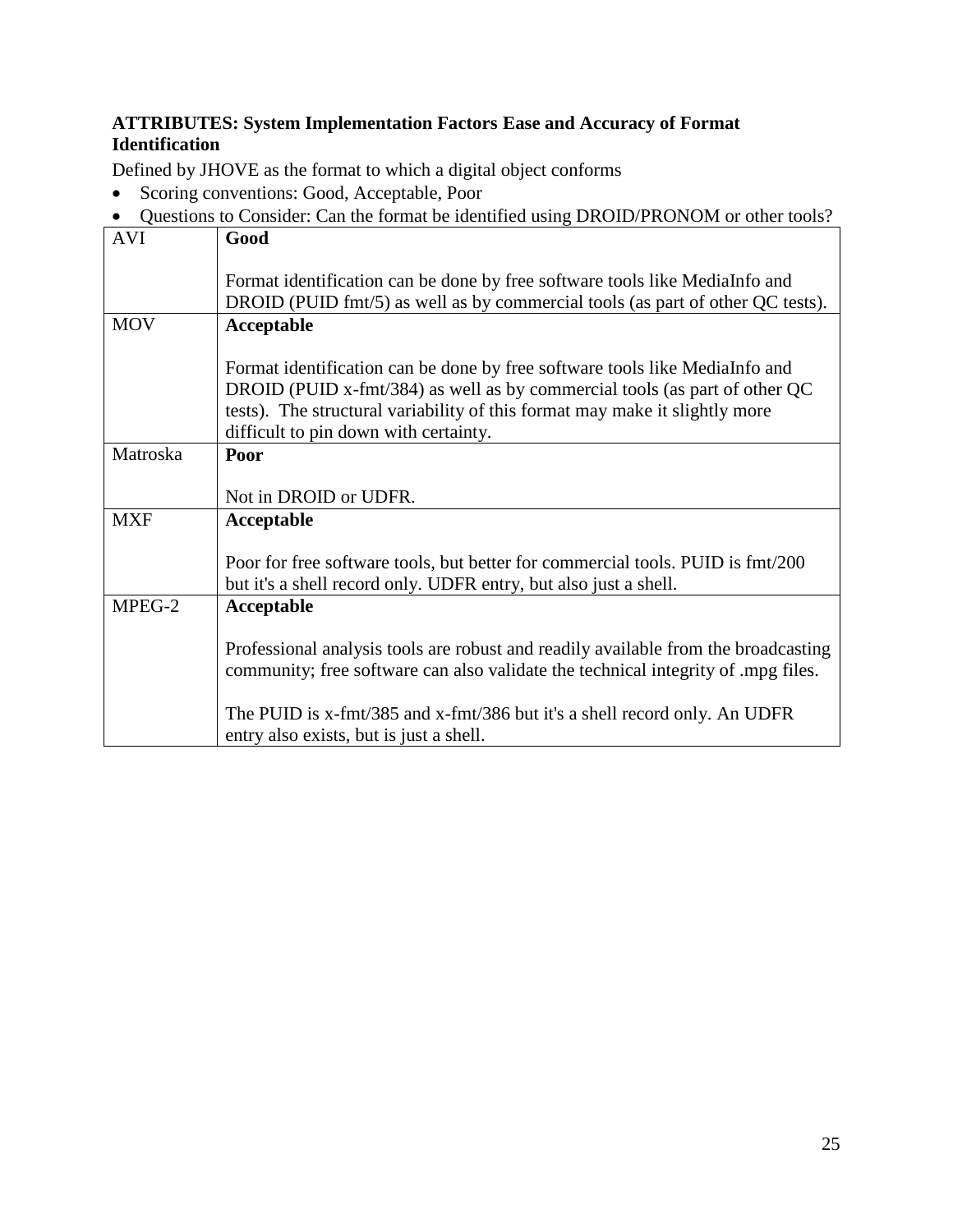#### <span id="page-25-0"></span>**ATTRIBUTES: System Implementation Factors: Ease and Accuracy of Format Validation**

Defined by JHOVE as the level of compliance of a digital object to the specification for its purported format. Validation includes well-formedness.

- Scoring conventions: Good, Acceptable, Poor
- Questions to Consider: Does the format specification include concepts and methods for conformance?

| <b>AVI</b> | Poor                                           |
|------------|------------------------------------------------|
|            |                                                |
|            | There are no tools that can perform this task. |
| <b>MOV</b> | Poor                                           |
|            |                                                |
|            | There are no tools that can perform this task. |
| Matroska   | Poor                                           |
|            |                                                |
|            | There are no tools that can perform this task. |
| <b>MXF</b> | Poor                                           |
|            |                                                |
|            | There are no tools that can perform this task. |
| MPEG-2     | Poor                                           |
|            |                                                |
|            | There are no tools that can perform this task. |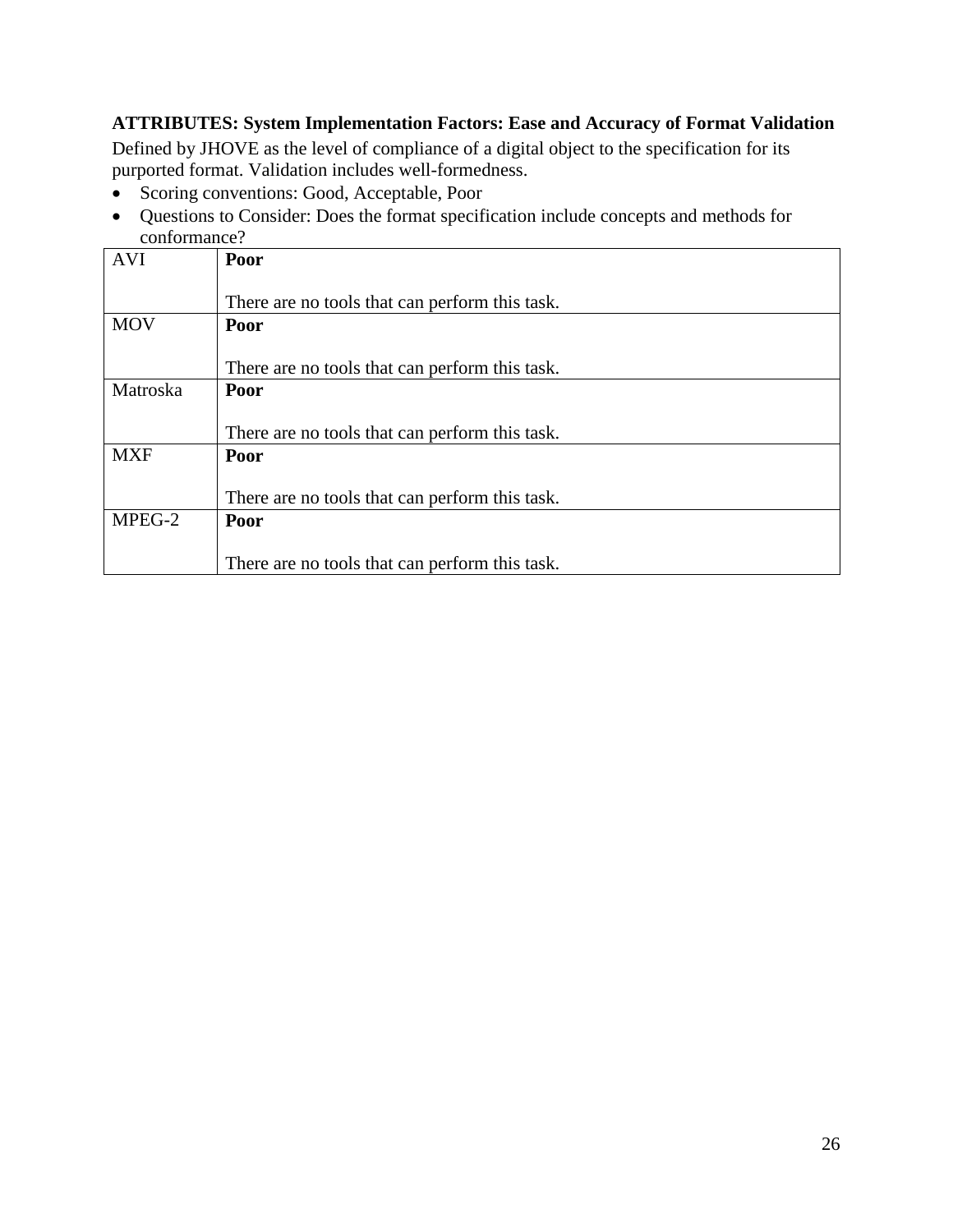### <span id="page-26-0"></span>**ATTRIBUTES: Settings and Capabilities: Clarity**

- Scoring conventions: Good, Acceptable, Poor
- Questions to Consider: Does the format support a variety of compression or encoding schemes? Are these schemes robust and thorough?

|            | scribing Scribnes of the scribing scribing and incredibility of the scribing scribing of the scribing scribing of the scribing scribing of the scribing scribing scribing scribing scribing scribing scribing scribing scribin |
|------------|--------------------------------------------------------------------------------------------------------------------------------------------------------------------------------------------------------------------------------|
| <b>AVI</b> | Acceptable                                                                                                                                                                                                                     |
|            |                                                                                                                                                                                                                                |
|            | Supports both 8- and 10-bit encodings as well as high chroma subsampling                                                                                                                                                       |
|            | ratios; however it relies on the somewhat obscure Extensible Wave-Format to                                                                                                                                                    |
|            | handle 8-channel audio.                                                                                                                                                                                                        |
|            |                                                                                                                                                                                                                                |
| <b>MOV</b> | Good                                                                                                                                                                                                                           |
|            |                                                                                                                                                                                                                                |
|            | Supports both 8- and 10-bit encodings, as well as high chroma subsampling                                                                                                                                                      |
|            | ratios.                                                                                                                                                                                                                        |
| Matroska   | Good                                                                                                                                                                                                                           |
|            |                                                                                                                                                                                                                                |
|            |                                                                                                                                                                                                                                |
|            | Matroska was designed as a content agnostic wrapper format. These files are                                                                                                                                                    |
|            | structured according to EBML principles and basically use a type of markup                                                                                                                                                     |
|            | language to identify different pieces of data. Also, Matroska has support for                                                                                                                                                  |
|            | many video-specific data types; timecode, captions and other video-specific                                                                                                                                                    |
|            | metadata are well-defined in Matroska files.                                                                                                                                                                                   |
| <b>MXF</b> | Good                                                                                                                                                                                                                           |
|            |                                                                                                                                                                                                                                |
|            |                                                                                                                                                                                                                                |
|            | The MXF wrapper was designed to be essence-agnostic and supports many types                                                                                                                                                    |
|            | of essence formats; these include both 8- and 10-bit and a wide range of color                                                                                                                                                 |
|            | spaces and chroma subsampling formats.                                                                                                                                                                                         |
| MPEG-2     | N/A                                                                                                                                                                                                                            |
|            |                                                                                                                                                                                                                                |
|            | The support for different clarity features is handled at the essence level, not the                                                                                                                                            |
|            | ad hoc .mpg wrapper format.                                                                                                                                                                                                    |
|            |                                                                                                                                                                                                                                |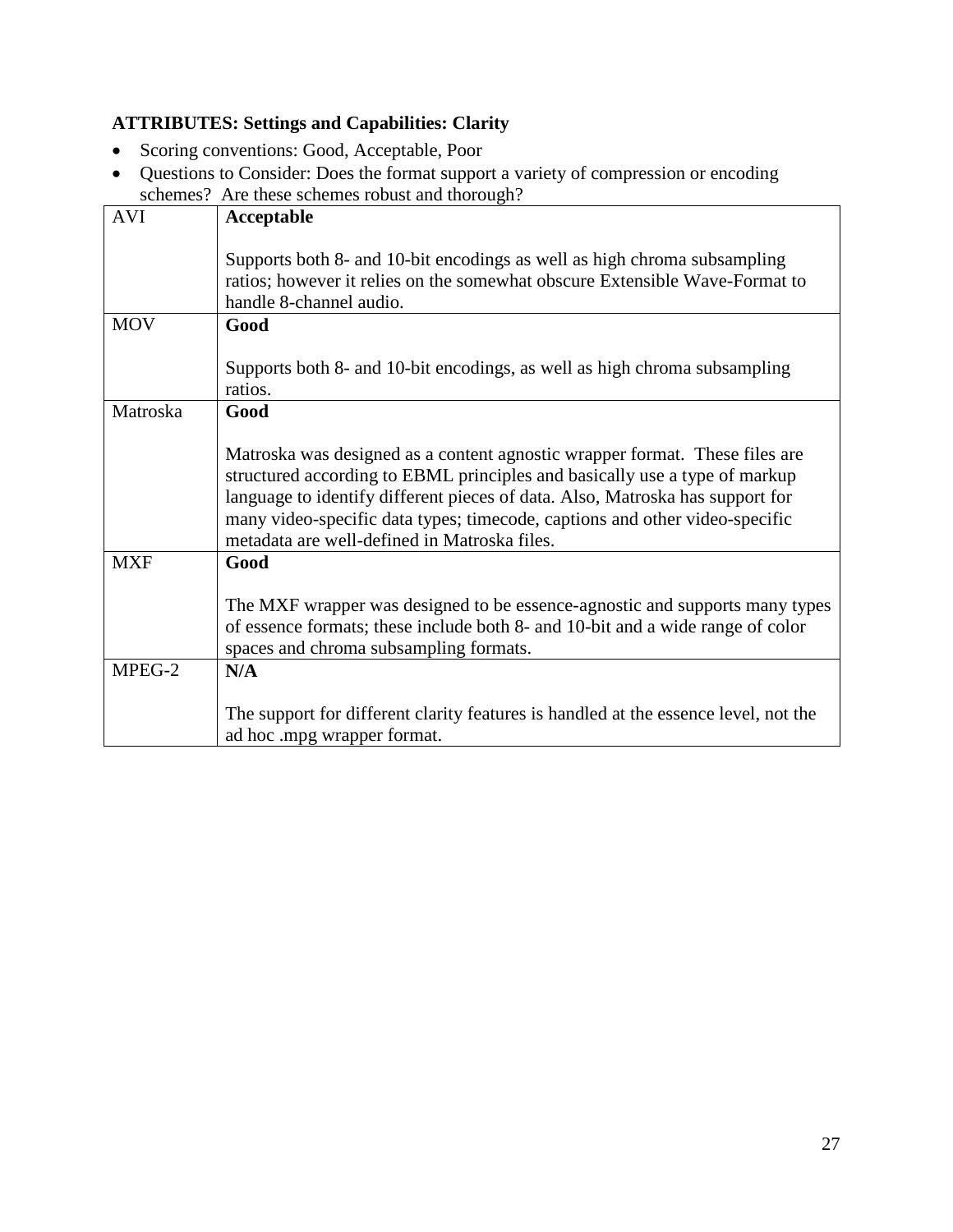#### <span id="page-27-0"></span>**ATTRIBUTES: Settings and Capabilities: Bit Depth**

- Scoring conventions: Good, Acceptable, Poor
- Questions to Consider: What bit depths does the format support (i.e., 8-bit and/or 10-bit)?

| <b>AVI</b> | Good                                                                                                                                                                                                                   |
|------------|------------------------------------------------------------------------------------------------------------------------------------------------------------------------------------------------------------------------|
|            | Supports both 8 and 10-bit video and can even support bit depths of up to 16-<br>bits. See Microsoft site regarding color space and FOURCC codes for more<br>information.                                              |
| <b>MOV</b> | Good                                                                                                                                                                                                                   |
|            | Supports both 8 and 10-bit video and can even support bit depths of up to 16-bits<br>per pixel. See Apple Ice Floe site for further documentation.                                                                     |
| Matroska   | Acceptable                                                                                                                                                                                                             |
|            | Supports some VfW and native QuickTime codecs, but details are lacking.<br>Uncompressed is also supported, but again details about which flavor of<br>uncompressed are missing. Theora 16-bit video is also supported. |
| <b>MXF</b> | Good                                                                                                                                                                                                                   |
|            | Supports both 8 and 10-bit video and has support for 12 and 16-bit video as well.<br>See SMPTE ST 377 for more information.                                                                                            |
| MPEG-2     | N/A                                                                                                                                                                                                                    |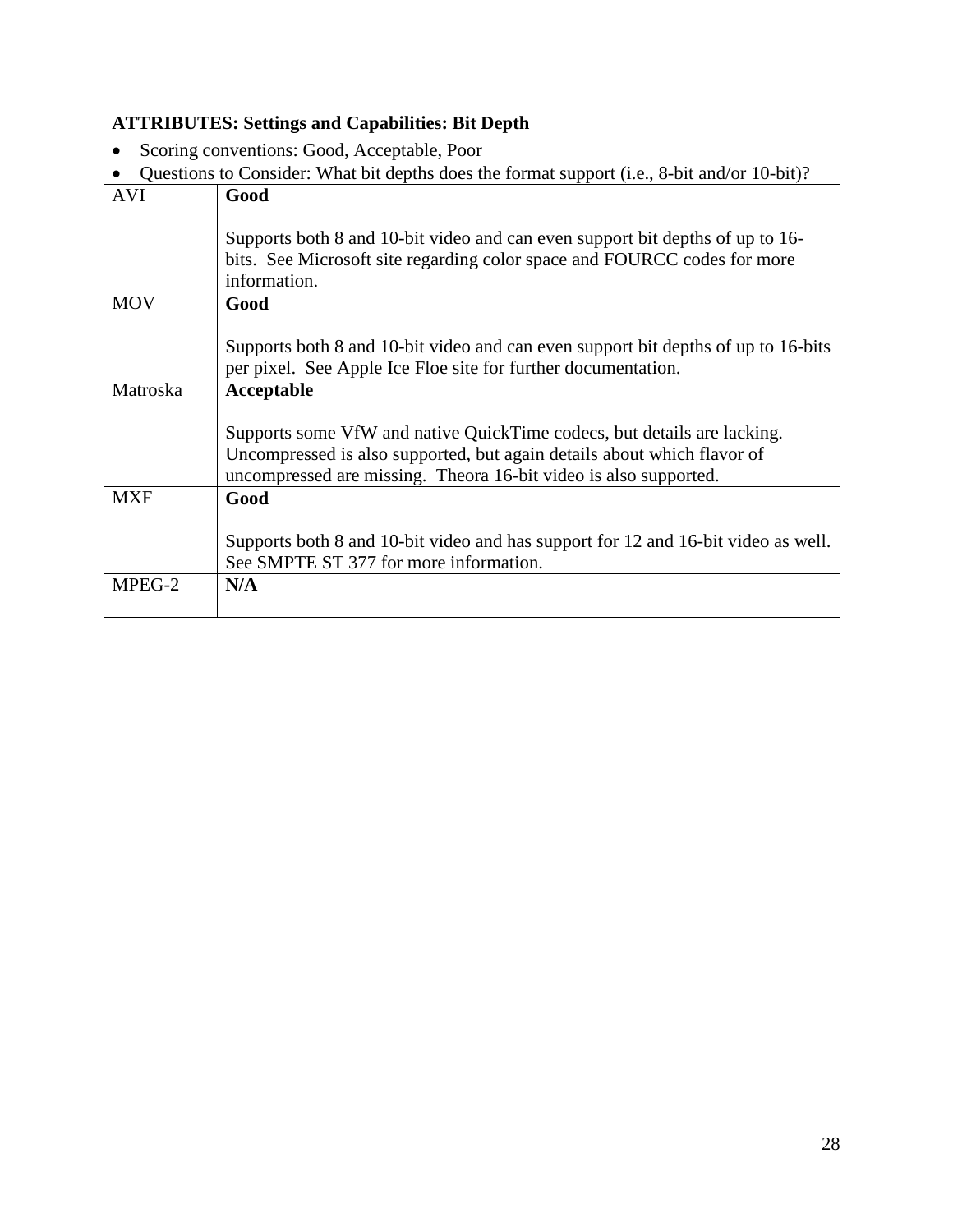#### <span id="page-28-0"></span>**ATTRIBUTES: Settings and Capabilities: Chroma Subsampling**

- Scoring conventions: Good, Acceptable, Poor
- Questions to Consider: What chroma subsampling does the format support? Is this clearly declared in technical metadata?

| <b>AVI</b>      | Good                                                                         |  |
|-----------------|------------------------------------------------------------------------------|--|
|                 |                                                                              |  |
|                 | Supports both 4:4:4 and 4:2:2 chroma subsampling; also supports color spaces |  |
|                 |                                                                              |  |
|                 | with an alpha channel.                                                       |  |
| <b>MOV</b>      | Good                                                                         |  |
|                 |                                                                              |  |
|                 | Supports both 4:4:4 and 4:2:2 chroma subsampling; also supports color spaces |  |
|                 |                                                                              |  |
|                 | with an alpha channel.                                                       |  |
| <b>Matroska</b> | Good                                                                         |  |
|                 |                                                                              |  |
|                 | Matroska supports various VfW (Video for Windows) and native QuickTime       |  |
|                 |                                                                              |  |
|                 | codecs as well as MPEG-1, 2 and 4 Part 2 and Part 10. This means that a wide |  |
|                 | variety of chroma subsampling formats, including 4:4:4 and 4:2:2, should be  |  |
|                 | supported; also supports color spaces with an alpha channel.                 |  |
| <b>MXF</b>      | Good                                                                         |  |
|                 |                                                                              |  |
|                 |                                                                              |  |
|                 | Supports both 4:4:4 and 4:2:2 chroma subsampling; also supports color spaces |  |
|                 | with an alpha channel.                                                       |  |
| MPEG-2          | N/A                                                                          |  |
|                 |                                                                              |  |
|                 |                                                                              |  |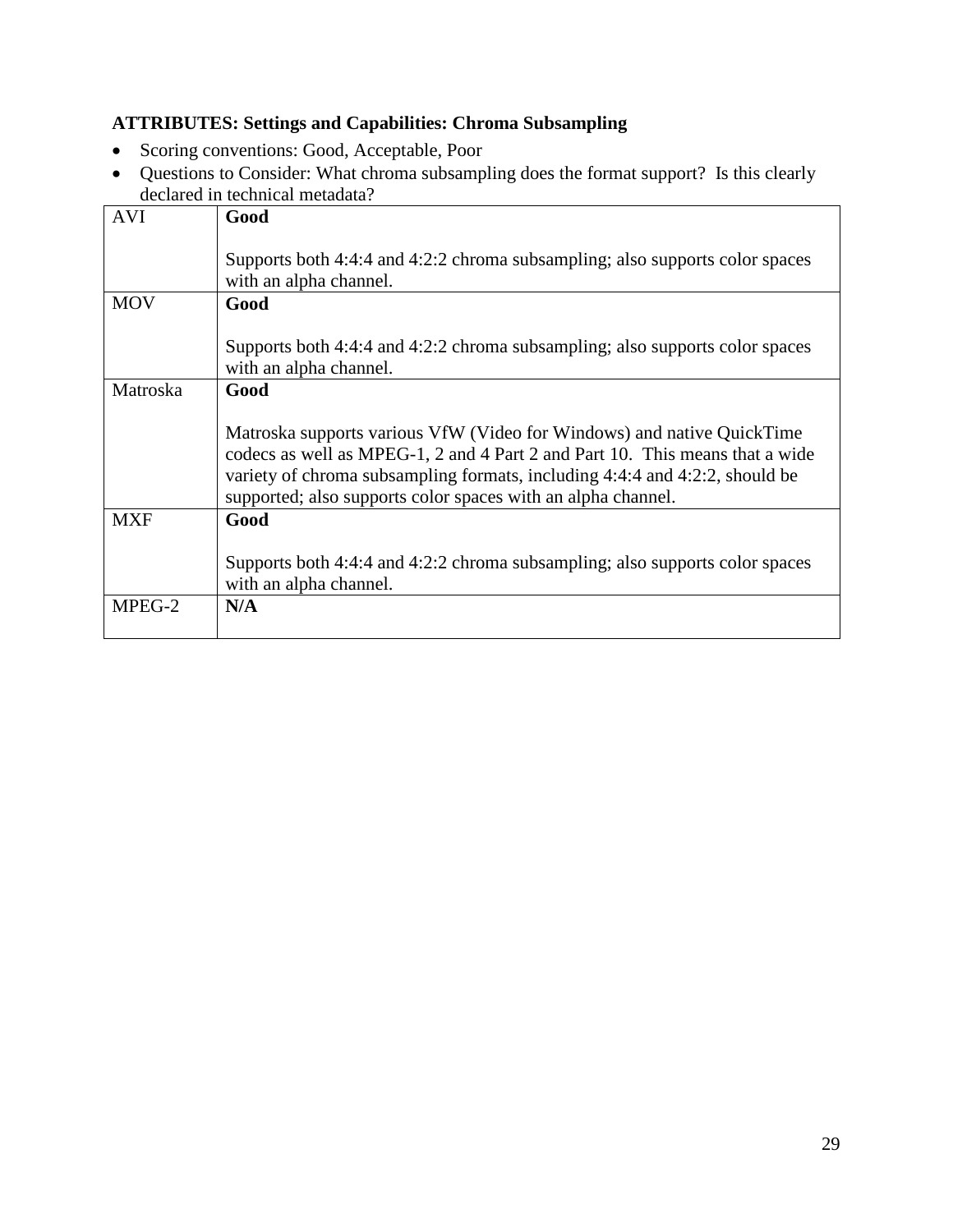#### <span id="page-29-0"></span>**ATTRIBUTES: Settings and Capabilities: Audio Channels**

- Scoring conventions: Good, Acceptable, Poor
- Questions to Consider: Can the format contain stereo audio, surround sound and other kinds of "aural space"? How many channels of audio are supported?

| <b>AVI</b> | Acceptable                                                                       |
|------------|----------------------------------------------------------------------------------|
|            |                                                                                  |
|            | Supports up to 8 channels of audio by relying on the Extensible Wave-Format.     |
|            |                                                                                  |
|            | See Microsoft site regarding Extensible Wave-Format for more information.        |
| <b>MOV</b> | Good                                                                             |
|            |                                                                                  |
|            | Good support for different audio configurations. The QuickTime specification     |
|            | doesn't give an upper limit on the number of audio channels; it simply says that |
|            | one or more channels are supported.                                              |
|            |                                                                                  |
| Matroska   | Good                                                                             |
|            |                                                                                  |
|            | No upper limit on the number of audio tracks is given in the Matroska            |
|            | documentation.                                                                   |
| <b>MXF</b> | Good                                                                             |
|            |                                                                                  |
|            | Supports typical configurations for audio including 2, 4 or 8-channels. It also  |
|            |                                                                                  |
|            | supports much larger and more complicated channel configurations.                |
| MPEG-2     | N/A                                                                              |
|            |                                                                                  |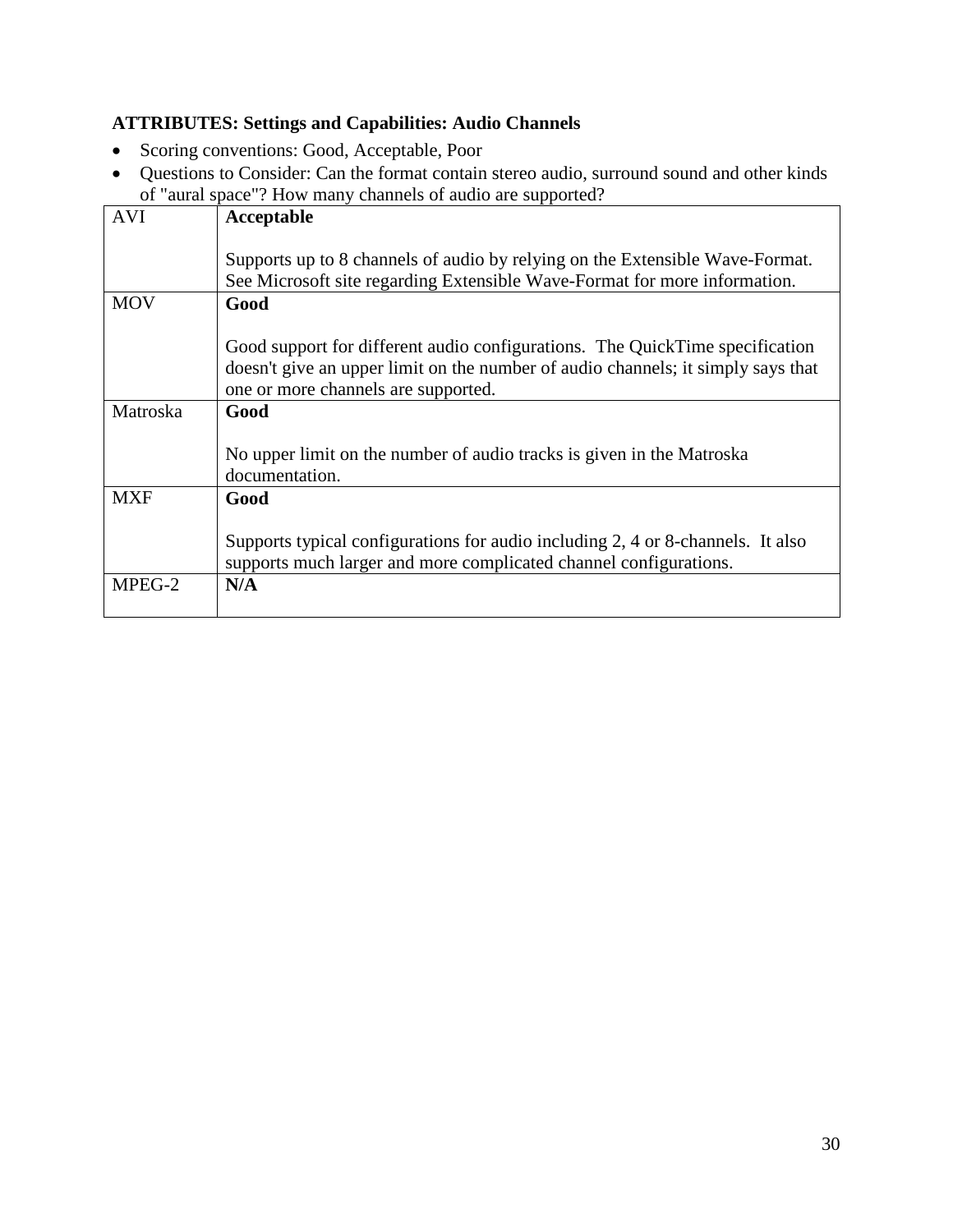#### <span id="page-30-0"></span>**ATTRIBUTES: Settings and Capabilities: Video Range (Broadcast safe range or wide range/computer-graphics video)**

- Scoring conventions: Good, Acceptable, Poor
- Questions to Consider: Does the format clearly declare whether it contains broadcast safe range video or computer graphics video?

| <b>AVI</b> | Poor                                                                             |
|------------|----------------------------------------------------------------------------------|
|            |                                                                                  |
|            | Doesn't include a standardized means of specifying the video range used in the   |
|            | file.                                                                            |
| <b>MOV</b> | Acceptable                                                                       |
|            |                                                                                  |
|            | Uses a 'gama' field to specify the levels at which the image was captured.       |
| Matroska   | Acceptable                                                                       |
|            |                                                                                  |
|            | Uses a 'GammaValue' element to provide information about video levels.           |
| <b>MXF</b> | Good                                                                             |
|            |                                                                                  |
|            | Specifies a reference value for white and black. This is stored as Properties in |
|            | the Picture Descriptors section of the header metadata. See SMPTE ST 377 for     |
|            | more information.                                                                |
| MPEG-2     | N/A                                                                              |
|            |                                                                                  |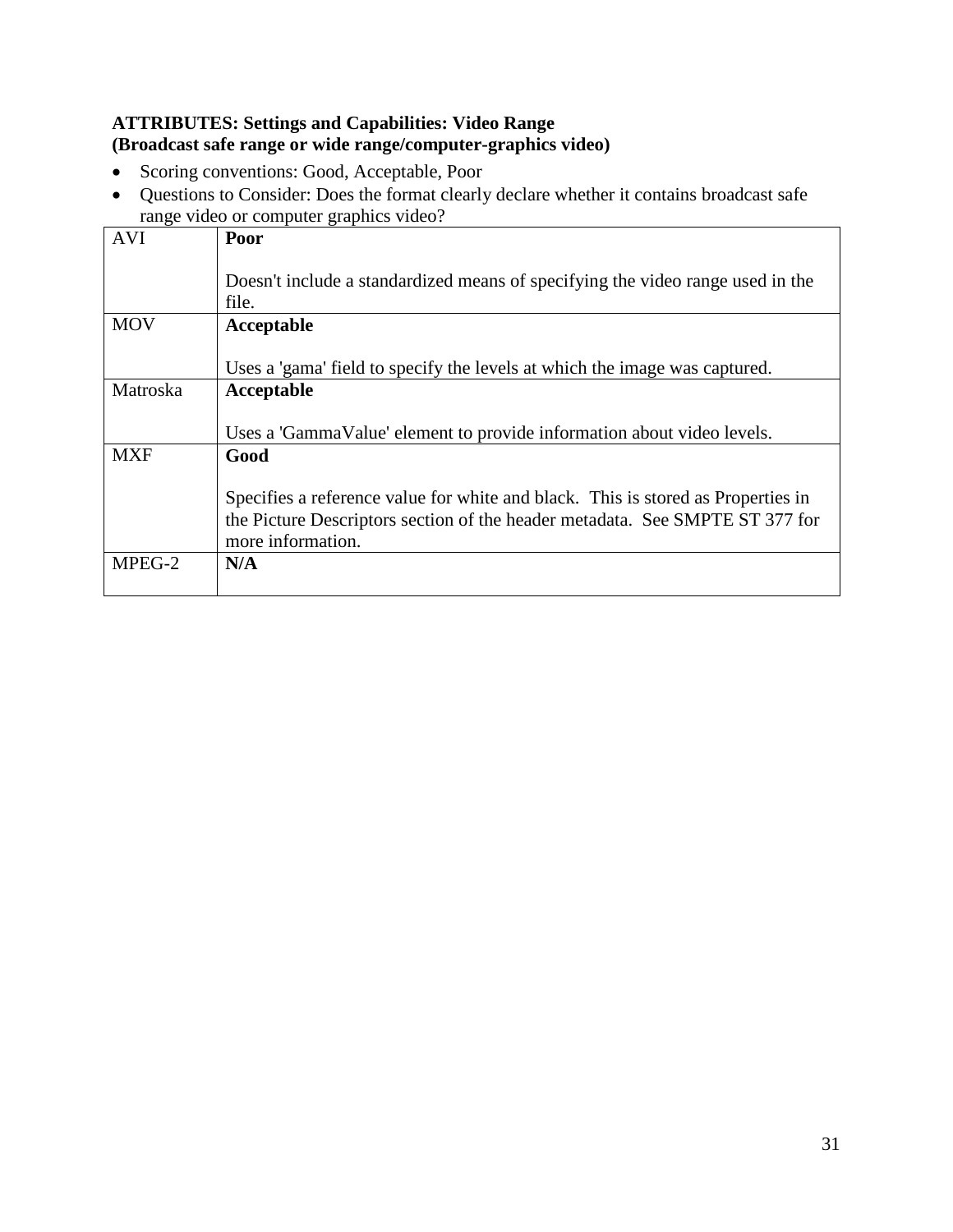#### <span id="page-31-0"></span>**ATTRIBUTES: Additional Features**

- Scoring conventions: Good, Acceptable, Poor
- Questions to Consider: Does the format support storage of additional data, beyond simply the audio and video essences?

| <b>AVI</b> | Poor                                                                                                                                                                                                                                                                         |
|------------|------------------------------------------------------------------------------------------------------------------------------------------------------------------------------------------------------------------------------------------------------------------------------|
|            | Lacks support for clear declaration of scanning mode (interlaced or progressive),<br>allows for only a start timecode value and does not have a standardized way to<br>specify Display Aspect Ratio. Lastly, there is no native support for closed<br>captions or subtitles. |
| <b>MOV</b> | Good                                                                                                                                                                                                                                                                         |
|            | Even though it is one of the older wrapper formats, MOV generally has good<br>support for these more advanced features.                                                                                                                                                      |
| Matroska   | Acceptable                                                                                                                                                                                                                                                                   |
|            | Relatively new format that has fairly good support for these more advanced<br>features.                                                                                                                                                                                      |
| <b>MXF</b> | Good                                                                                                                                                                                                                                                                         |
|            | Modern file format that typically has very good support for additional features.                                                                                                                                                                                             |
| MPEG-2     | N/A                                                                                                                                                                                                                                                                          |
|            | The support for different additional features is handled at the essence level, not<br>the ad hoc .mpg wrapper format.                                                                                                                                                        |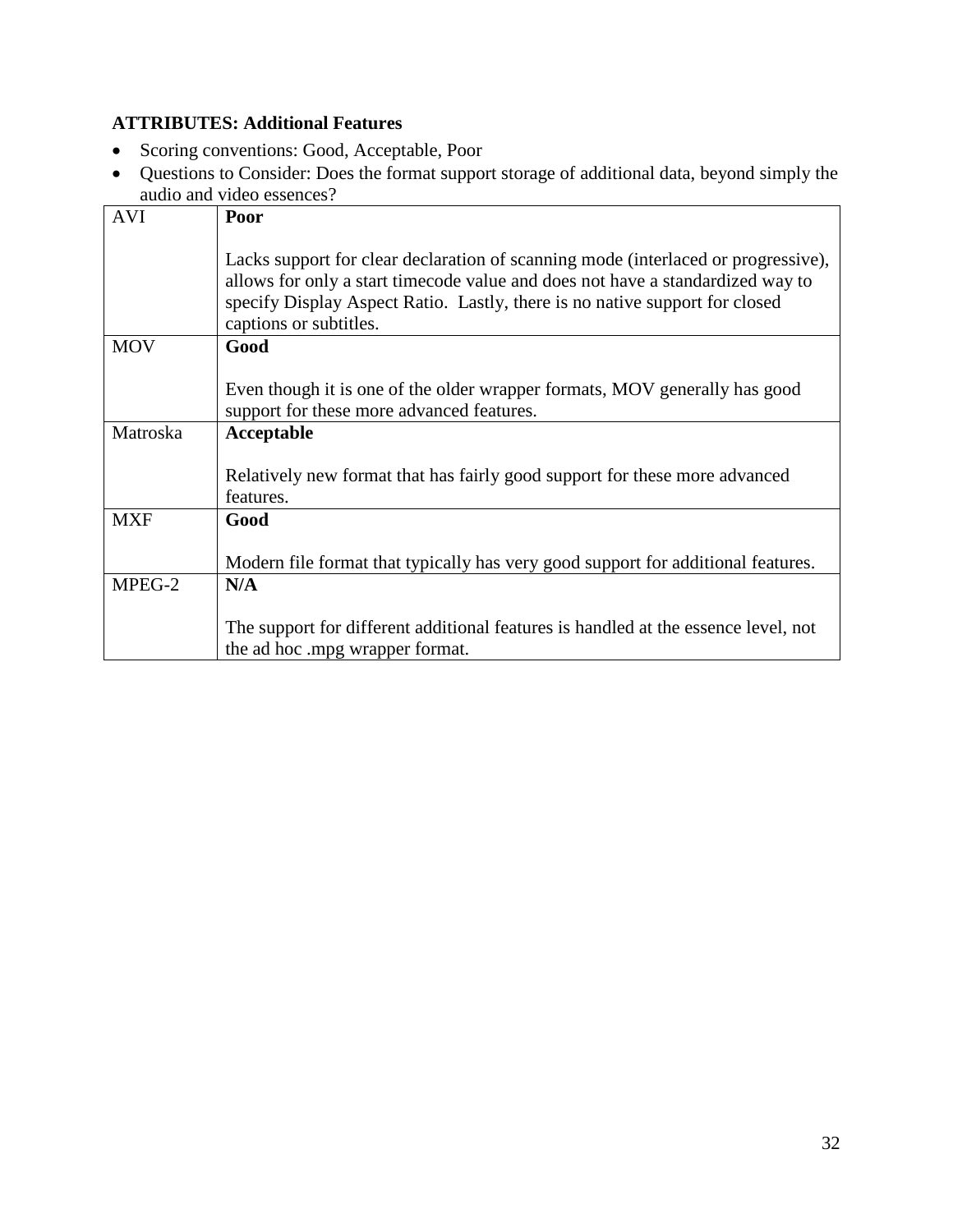### <span id="page-32-0"></span>**ATTRIBUTES: Timecode**

- Scoring conventions: Good, Acceptable, Poor
- Questions to Consider: Does the format have a specified location for timecode? Are breaks in timecode reflected? Can multiple timecodes can be stored?

|            | in uniccode reflected: Can inditiple uniccodes can be stored:                                                                                                                                                                                                                                                                                                                          |
|------------|----------------------------------------------------------------------------------------------------------------------------------------------------------------------------------------------------------------------------------------------------------------------------------------------------------------------------------------------------------------------------------------|
| <b>AVI</b> | Poor                                                                                                                                                                                                                                                                                                                                                                                   |
|            | AVI supports only a start timecode value and only a single timecode track. It<br>places this data in what is called the Tdat chunk/field.                                                                                                                                                                                                                                              |
|            | According to the OpenDML specification it is possible to store discontinuous<br>timecode in an AVI file. However, no vendors have implemented this feature.                                                                                                                                                                                                                            |
| <b>MOV</b> | Good                                                                                                                                                                                                                                                                                                                                                                                   |
|            | The tmcd atom stores the initial value only and then runs an edit list to deal with<br>offsets and nonconsecutive values. MOV files can also store a synthetic<br>timecode with a user-specified start value that counts up at a user-specified rate;<br>it seems that this data goes into a timecode track.                                                                           |
|            | Timecode data is not always treated the same by various applications; this limits<br>the ability for files with timecode data to interoperate between different capture<br>and editing systems.                                                                                                                                                                                        |
| Matroska   | Good                                                                                                                                                                                                                                                                                                                                                                                   |
|            | Has the ability to track timecode in blocks, clusters, or other regions.                                                                                                                                                                                                                                                                                                               |
| <b>MXF</b> | Good                                                                                                                                                                                                                                                                                                                                                                                   |
|            | Can contain multiple timecodes in various tracks. Some timecode tracks, such<br>as those stored in the header metadata, are synthetic meaning they only consist<br>of a start value and a counting rate. Other types of timecode such as those that<br>may be stored in Lower Level Source Packages or System or Data Items do<br>contain a value for every individual frame of video. |
| MPEG-2     | N/A                                                                                                                                                                                                                                                                                                                                                                                    |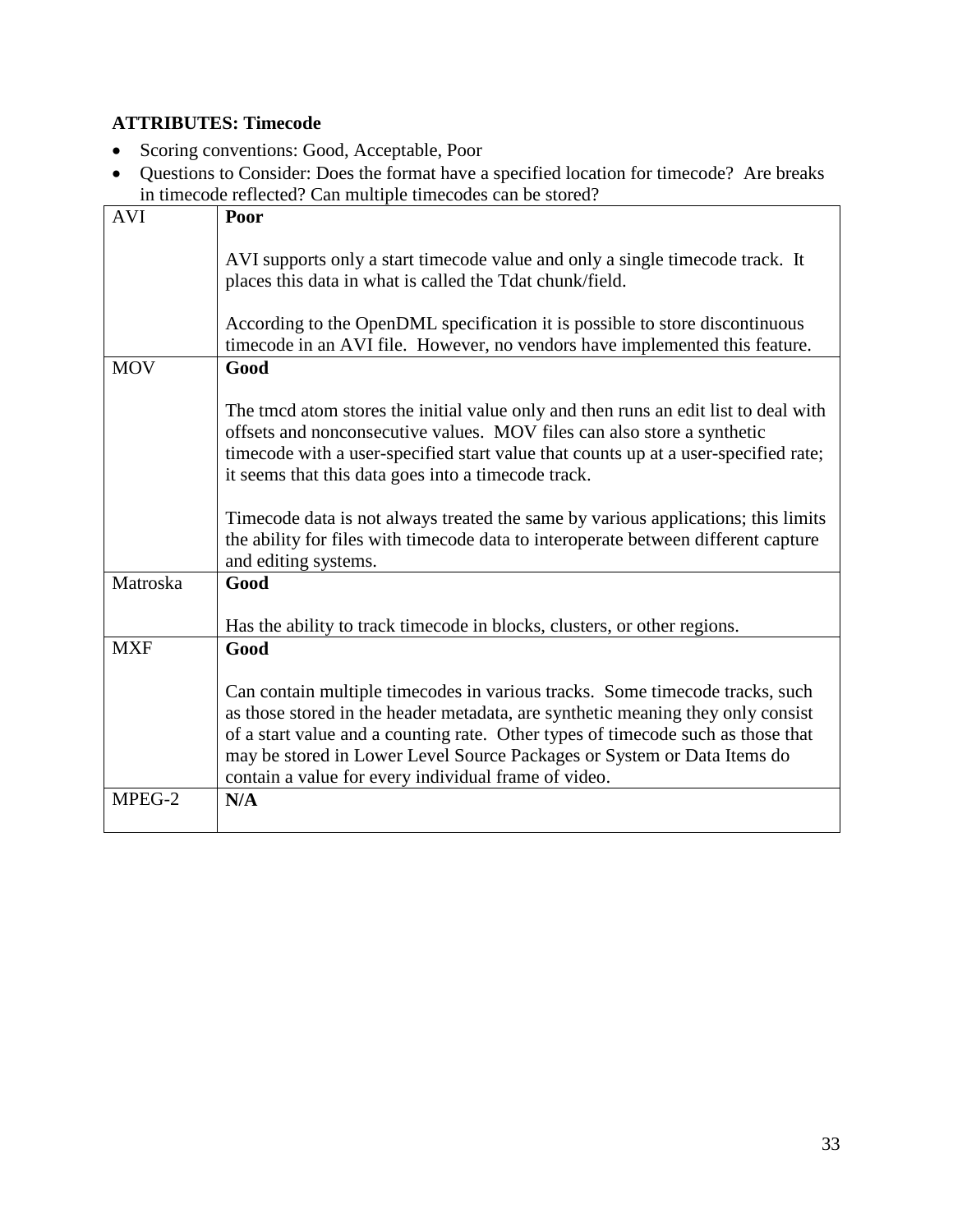#### <span id="page-33-0"></span>**ATTRIBUTES: Closed-Captioning and Subtitles**

- Scoring conventions: Good, Acceptable, Poor
- Questions to Consider: Does the format have a specified location for closed captions?

| <b>AVI</b> | Poor                                                                                                                                                       |
|------------|------------------------------------------------------------------------------------------------------------------------------------------------------------|
|            | Does not have a good way to store closed captioning or subtitle information.                                                                               |
|            | Some organizations compensate for this by employing associated files (for                                                                                  |
|            | example, srt or scc) to carry captions or subtitles.                                                                                                       |
| <b>MOV</b> | Acceptable                                                                                                                                                 |
|            | Supports closed captions and subtitles; they are stored in separate tracks labeled                                                                         |
|            | 'clcp' and 'sbtl' respectively. The QuickTime specification only mentions                                                                                  |
|            | support for the CEA-608 format.                                                                                                                            |
| Matroska   | Acceptable                                                                                                                                                 |
|            |                                                                                                                                                            |
|            | The specification doesn't discuss "closed captions," but does provide good                                                                                 |
|            | support for subtitles as associated mks files. Additionally, support for six<br>different subtitle codecs are listed in the Matroska documentation: ASCII, |
|            | UTF8, SSA, ASS, USF and VOBSUB.                                                                                                                            |
| <b>MXF</b> | Acceptable                                                                                                                                                 |
|            | Can support closed captions although the production and vendor communities                                                                                 |
|            | have not yet settled on a single standardized way to do so. The trend seems to                                                                             |
|            | be toward storing closed captions as Data Elements in the Generic Container. It                                                                            |
|            | is also technically possible to store captions in Generic Stream Partitions.                                                                               |
|            | Lastly, there is the possibility for storing captions in an external file.                                                                                 |
| MPEG-2     | N/A                                                                                                                                                        |
|            |                                                                                                                                                            |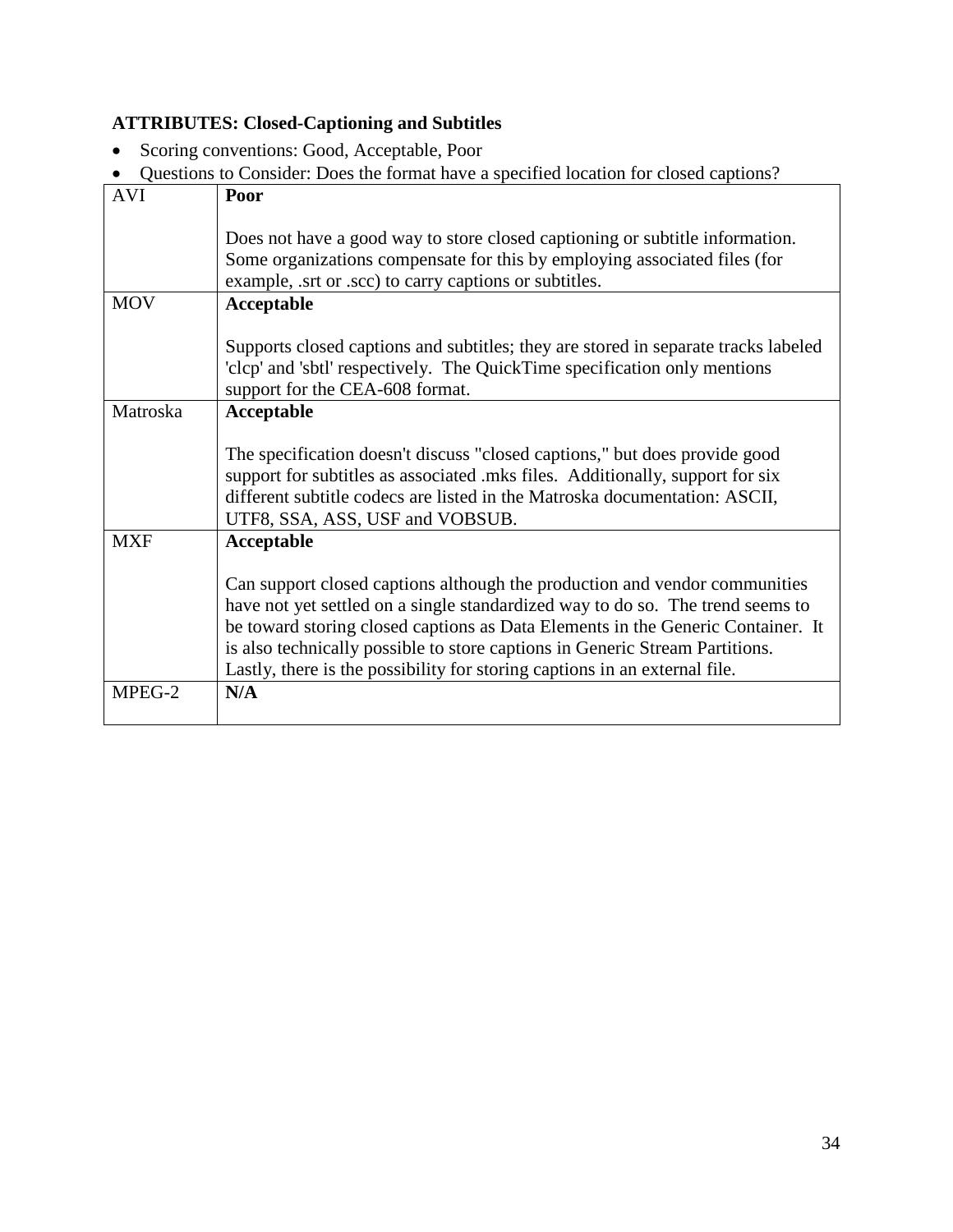#### <span id="page-34-0"></span>**ATTRIBUTES: Scan Type and Field Order**

- Scoring conventions: Good, Acceptable, Poor
- Questions to Consider: Does the format support both interlaced and progressive encoding? Does it clearly declare whether it is interlaced or progressive, and if interlaced, is field order clearly specified?

|            | $\alpha$                                                                                                                                                                                                                                                                                                                                                                                                                                                                                 |
|------------|------------------------------------------------------------------------------------------------------------------------------------------------------------------------------------------------------------------------------------------------------------------------------------------------------------------------------------------------------------------------------------------------------------------------------------------------------------------------------------------|
| <b>AVI</b> | Poor                                                                                                                                                                                                                                                                                                                                                                                                                                                                                     |
|            | Does not clearly declare whether it is interlaced or progressive, nor does it have<br>a means to specify field order if content is interlaced.<br>According to the OpenDML AVI specification, there is support for declaring<br>whether the file is interlaced or progressive. The Number of Fields per Frame<br>field in the Video Properties Header allows the user to specify '1' for progressive<br>or '2' for interlaced. However, this field is not always implemented by vendors. |
| <b>MOV</b> | Good                                                                                                                                                                                                                                                                                                                                                                                                                                                                                     |
|            |                                                                                                                                                                                                                                                                                                                                                                                                                                                                                          |
|            | In the Video Media Atom, MOV files use the 'fiel' field to specify scanning<br>method. Interlaced or progressive can be specified, as well as field order if the<br>data is interlaced.                                                                                                                                                                                                                                                                                                  |
| Matroska   | Acceptable                                                                                                                                                                                                                                                                                                                                                                                                                                                                               |
|            | The specification lists the element "FlagInterlaced" and instructs users to set this<br>if the video is interlaced. It does not seem to have a field order element.                                                                                                                                                                                                                                                                                                                      |
| <b>MXF</b> | Good                                                                                                                                                                                                                                                                                                                                                                                                                                                                                     |
|            | In the Picture Descriptors in header metadata, and possibly in accompanying<br>DMS tracks, MXF declares whether the video essence is interlaced or<br>progressive. It also specifies the number of lines of Resolution. Usually the<br>FrameLayout Property and the VideoLineMap Property are used to provide<br>these details.                                                                                                                                                          |
| MPEG-2     | N/A                                                                                                                                                                                                                                                                                                                                                                                                                                                                                      |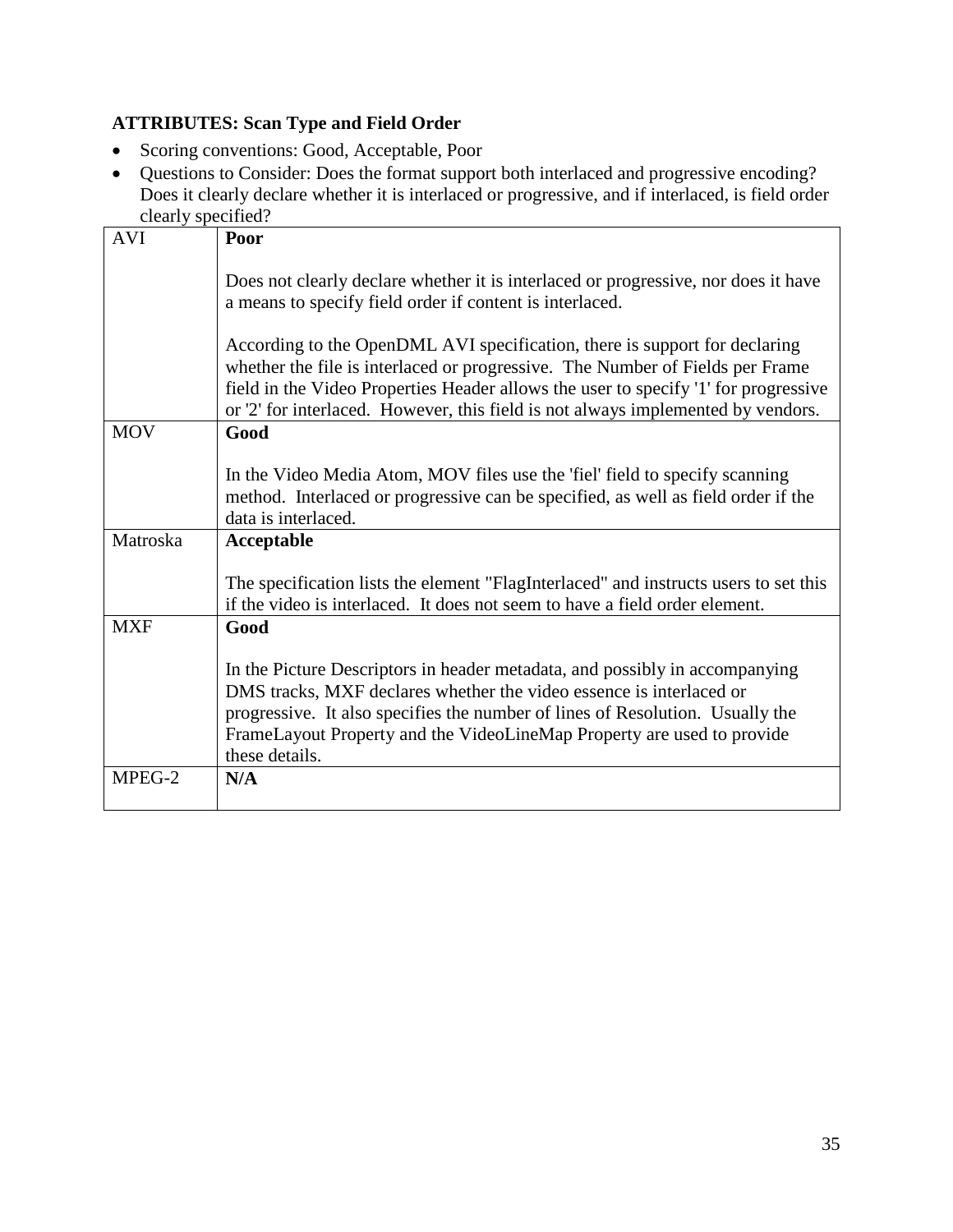#### <span id="page-35-0"></span>**ATTRIBUTES: Display Aspect Ratio**

- Scoring conventions: Good, Acceptable, Poor
- Questions to Consider: Does the format clearly declare aspect ratio information, specifically display and pixel aspect ratio?

|            | alspiay and pixel aspect ratio?                                                                                                                                                                                                                                                                                                                                                                                                                                                                                                                                                                                 |
|------------|-----------------------------------------------------------------------------------------------------------------------------------------------------------------------------------------------------------------------------------------------------------------------------------------------------------------------------------------------------------------------------------------------------------------------------------------------------------------------------------------------------------------------------------------------------------------------------------------------------------------|
| <b>AVI</b> | <b>Acceptable</b>                                                                                                                                                                                                                                                                                                                                                                                                                                                                                                                                                                                               |
|            |                                                                                                                                                                                                                                                                                                                                                                                                                                                                                                                                                                                                                 |
|            | Includes fields that specify width and height in terms of number of stored pixels,<br>but does not have a standardized way to specify what the width and height<br>should be upon display nor does it provide a field to specify the dimensions of<br>each pixel (aka, pixel aspect ratio). Some files may also give the resolution and<br>display aspect ratio as text data in the JUNK chunk, but uniform support for this<br>data doesn't currently exist. Another possibility is the use of proprietary chunks<br>or field such as the PARf field in the PRMa chunk that we have seen in some<br>AVI files. |
|            | According to the OpenDML AVI specification, there is support for declaring the<br>display aspect ratio of the file. However, this field is not typically implemented<br>by vendors.                                                                                                                                                                                                                                                                                                                                                                                                                             |
| <b>MOV</b> | Good                                                                                                                                                                                                                                                                                                                                                                                                                                                                                                                                                                                                            |
|            | Uses the following fields to specify pixel and display aspect ratios: 'pasp'<br>meaning pixel aspect ratio (required if non-square) and 'clap' meaning clean<br>aperture (always required).                                                                                                                                                                                                                                                                                                                                                                                                                     |
| Matroska   | Good                                                                                                                                                                                                                                                                                                                                                                                                                                                                                                                                                                                                            |
|            | Uses an aperture value to specify the display characteristics of the image.<br>Matroska also has elements called DisplayWidth, DisplayHeight and<br>DisplayUnit to help provide specifics around how to display the image.                                                                                                                                                                                                                                                                                                                                                                                      |
| <b>MXF</b> | Good                                                                                                                                                                                                                                                                                                                                                                                                                                                                                                                                                                                                            |
|            | Uses DisplayWidth and DisplayHeight fields in the Picture Descriptor section of<br>the header m metadata to provide this information. The AFD (Active Format<br>Descriptor) field is also used for formats that do not fill the entire active video<br>raster; typically these are formats that have undergone aspect ratio conversion<br>and may need bars to be displayed properly.                                                                                                                                                                                                                           |
| MPEG-2     | N/A                                                                                                                                                                                                                                                                                                                                                                                                                                                                                                                                                                                                             |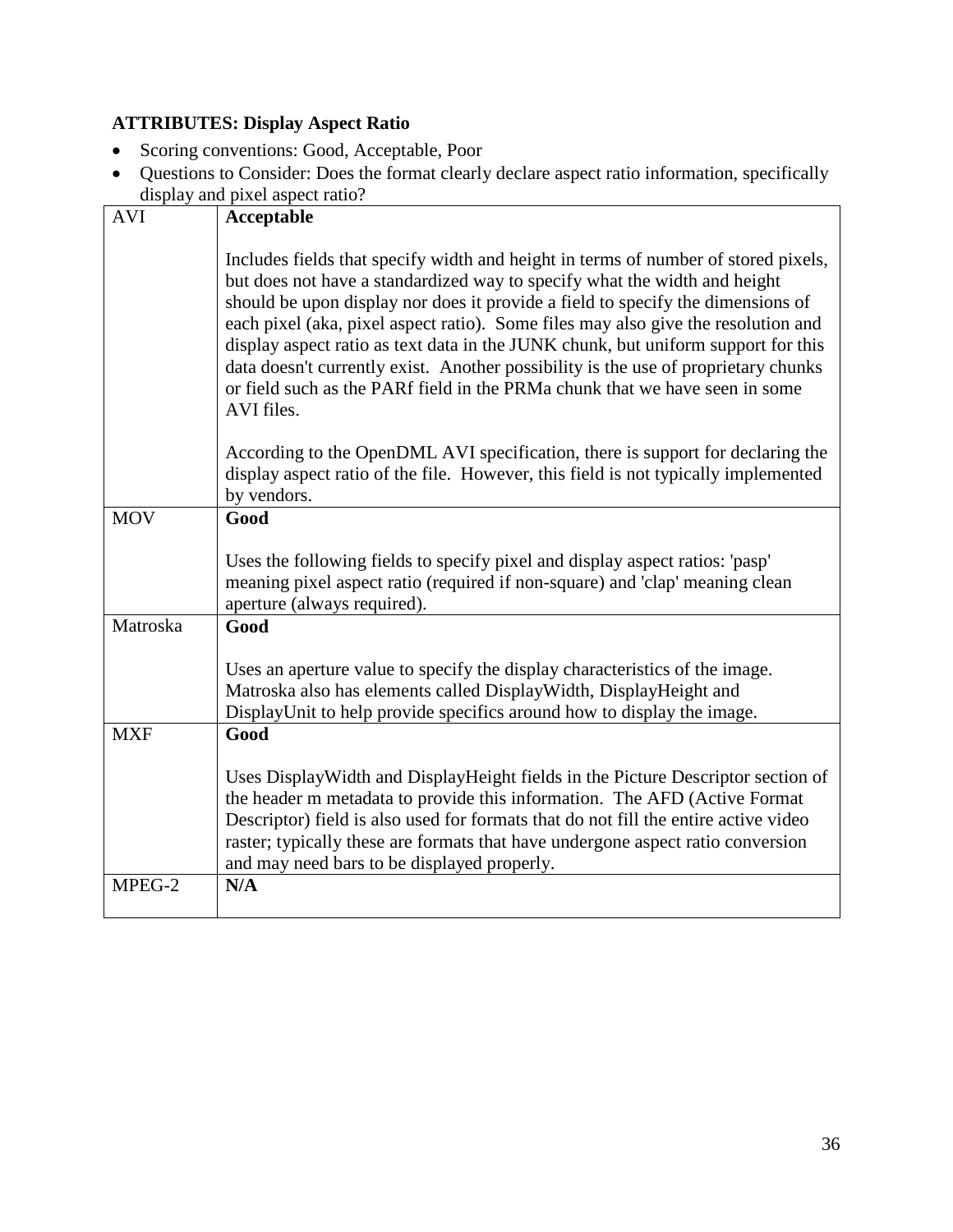# <span id="page-36-0"></span>**ATTRIBUTES: Multipart Essences**

- Scoring conventions: Good, Acceptable, Poor
- Questions to Consider: Does the format support multipart essences?

| <b>AVI</b> |                                                                                   |
|------------|-----------------------------------------------------------------------------------|
|            | Poor                                                                              |
|            |                                                                                   |
|            | Doesn't support multipart essences.                                               |
| <b>MOV</b> | Acceptable                                                                        |
|            |                                                                                   |
|            |                                                                                   |
|            | According to the QuickTime specification multipart essences are supported with    |
|            | the Reference Movie structure. This allows a single QuickTime file to reference   |
|            | multiple movies and play the appropriate one depending on the application         |
|            | attempting to play back the file. The specification also discusses Target Atoms   |
|            | which support references to external movies and to embedded movies; this may      |
|            | provide support for multipart essences that are referencing different content (as |
|            | opposed to different quality levels of the same content used by the Reference     |
|            |                                                                                   |
|            | Movie structure).                                                                 |
| Matroska   | Good                                                                              |
|            |                                                                                   |
|            | Easily supports multipart essences because of its flexible and modular            |
|            | underlying structure.                                                             |
| <b>MXF</b> | Good                                                                              |
|            |                                                                                   |
|            |                                                                                   |
|            | Has the ability to support the inclusion of multipart essences. For example       |
|            | multiple episodes of a particular program can be stored or referenced by a single |
|            | MXF file. Certain Operational Patterns (OP) will be more suitable for this than   |
|            | others.                                                                           |
| MPEG-2     | N/A                                                                               |
|            |                                                                                   |
|            |                                                                                   |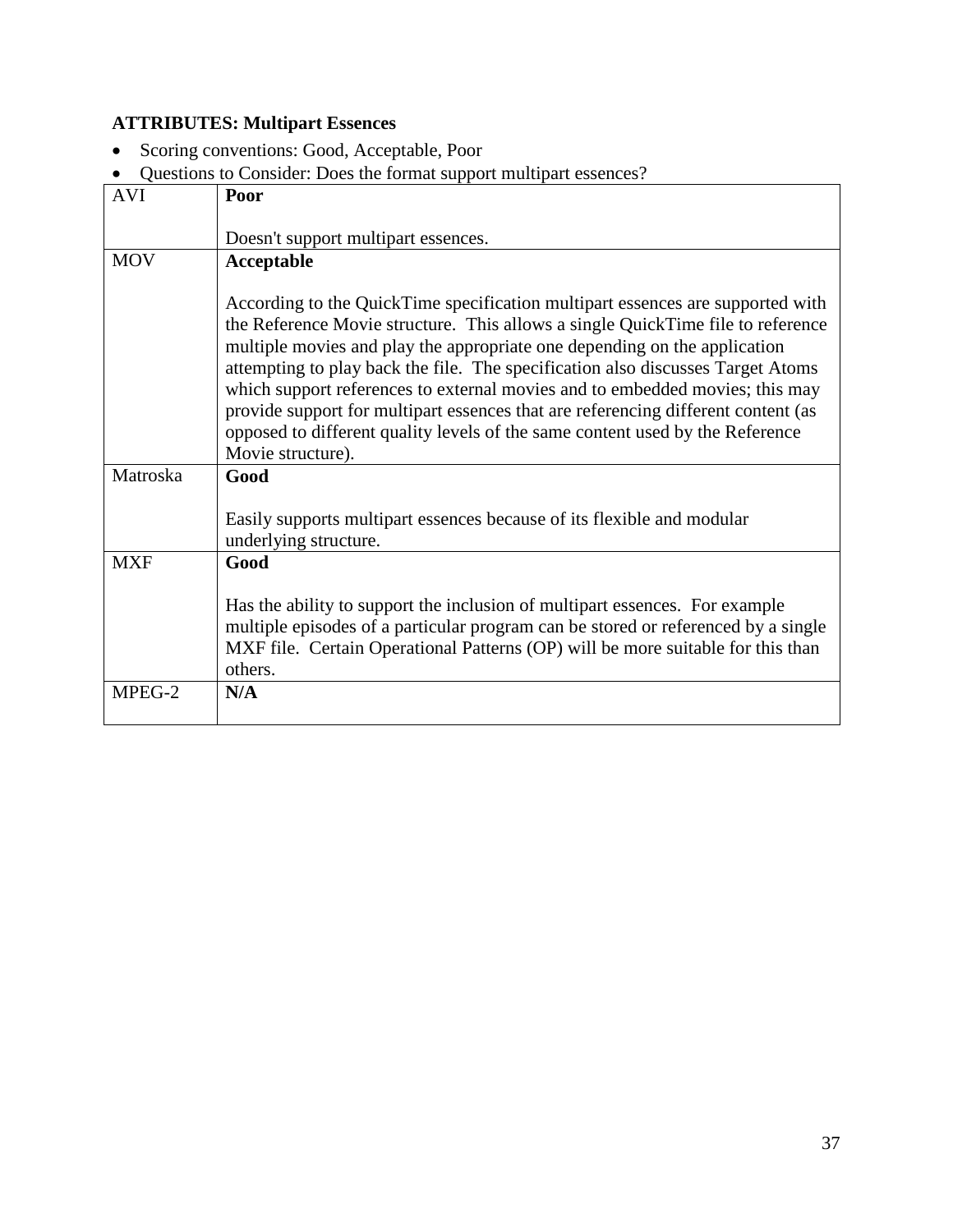#### <span id="page-37-0"></span>**ATTRIBUTES: Essences Other than Timed Data**

- Scoring conventions: Good, Acceptable, Poor
- Questions to Consider: Is it possible to include formats other than the usual audio, video and data types found in reformatted video files?

| <b>AVI</b> |                                                                                    |
|------------|------------------------------------------------------------------------------------|
|            | Poor                                                                               |
|            |                                                                                    |
|            | Doesn't support essences other than timed data.                                    |
| <b>MOV</b> | Acceptable                                                                         |
|            |                                                                                    |
|            |                                                                                    |
|            | Still images can be added to MOV files as metadata.                                |
| Matroska   | Good                                                                               |
|            |                                                                                    |
|            |                                                                                    |
|            | Supports a variety of essence types and still image formats are easily included as |
|            | Attachments. Still images should be either .JPG or .PNG files.                     |
| <b>MXF</b> | Acceptable                                                                         |
|            |                                                                                    |
|            |                                                                                    |
|            | Current drafts of the AS07 (Archiving and Preservation) Application                |
|            | Specification indicate that it will support essences other than timed data.        |
| MPEG-2     | N/A                                                                                |
|            |                                                                                    |
|            |                                                                                    |